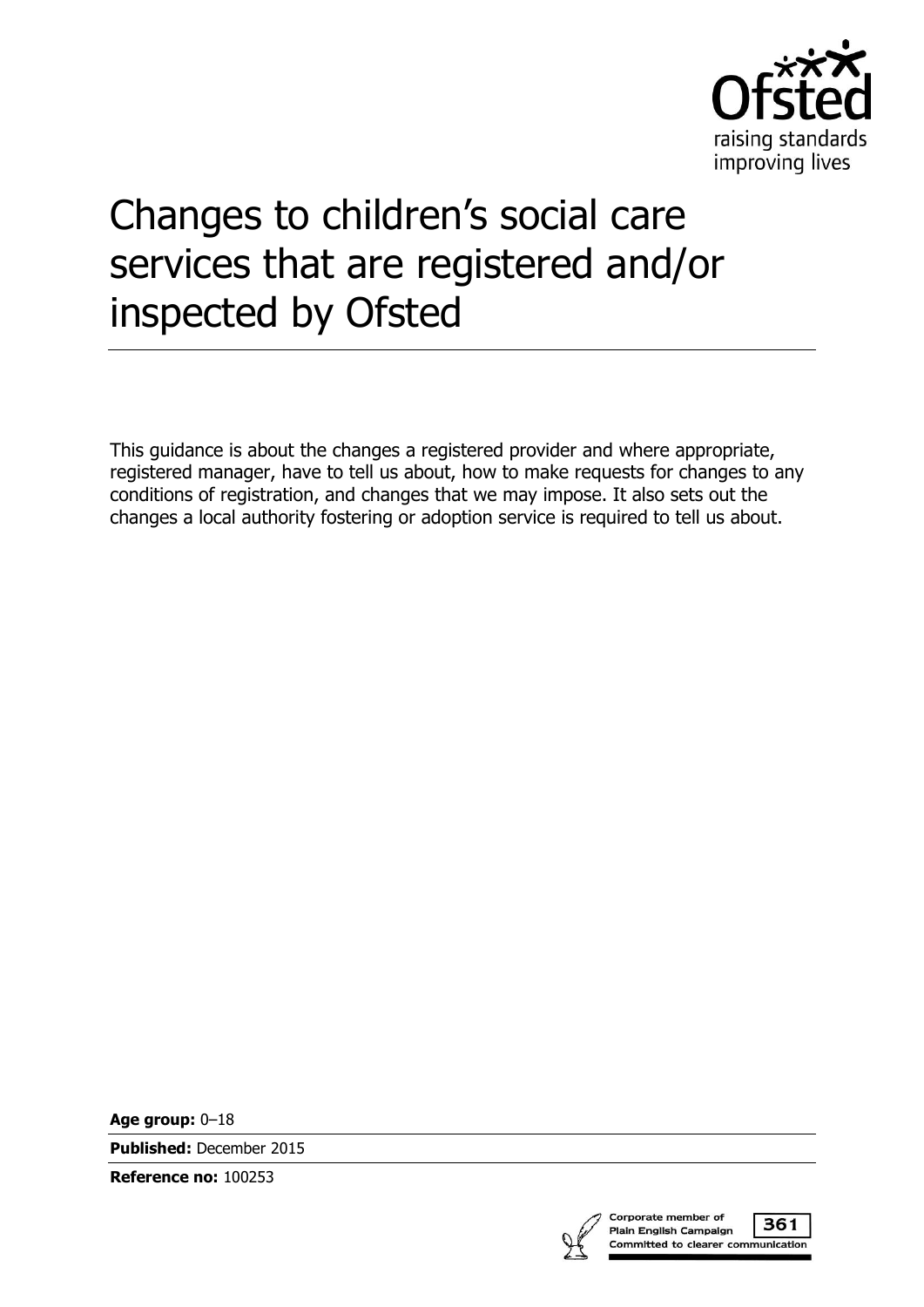The Office for Standards in Education, Children's Services and Skills (Ofsted) regulates and inspects to achieve excellence in the care of children and young people, and in education and skills for learners of all ages. It regulates and inspects childcare and children's social care, and inspects the Children and Family Court Advisory and Support Service (Cafcass), schools, colleges, initial teacher training, workbased learning and skills training, adult and community learning, and education and training in prisons and other secure establishments. It assesses council children's services, and inspects services for looked after children, safeguarding and child protection.

If you would like a copy of this document in a different format, such as large print or Braille, please telephone 0300 123 1231, or email enquiries@ofsted.gov.uk.

You may reuse this information (not including logos) free of charge in any format or medium, under the terms of the Open Government Licence. To view this licence, visit www.nationalarchives.gov.uk/doc/open-government-licence/, write to the Information Policy Team, The National Archives, Kew, London TW9 4DU, or email: psi@nationalarchives.gsi.gov.uk.

Interested in our work? You can subscribe to our website for news, information and updates at https://reports.ofsted.gov.uk/user.

Piccadilly Gate Store Street Manchester M1 2WD

T: 0300 123 1231 Textphone: 0161 618 8524 E: enquiries@ofsted.gov.uk W: www.gov.uk/governmentorganisations/ofsted

No. 100253



© Crown copyright 2015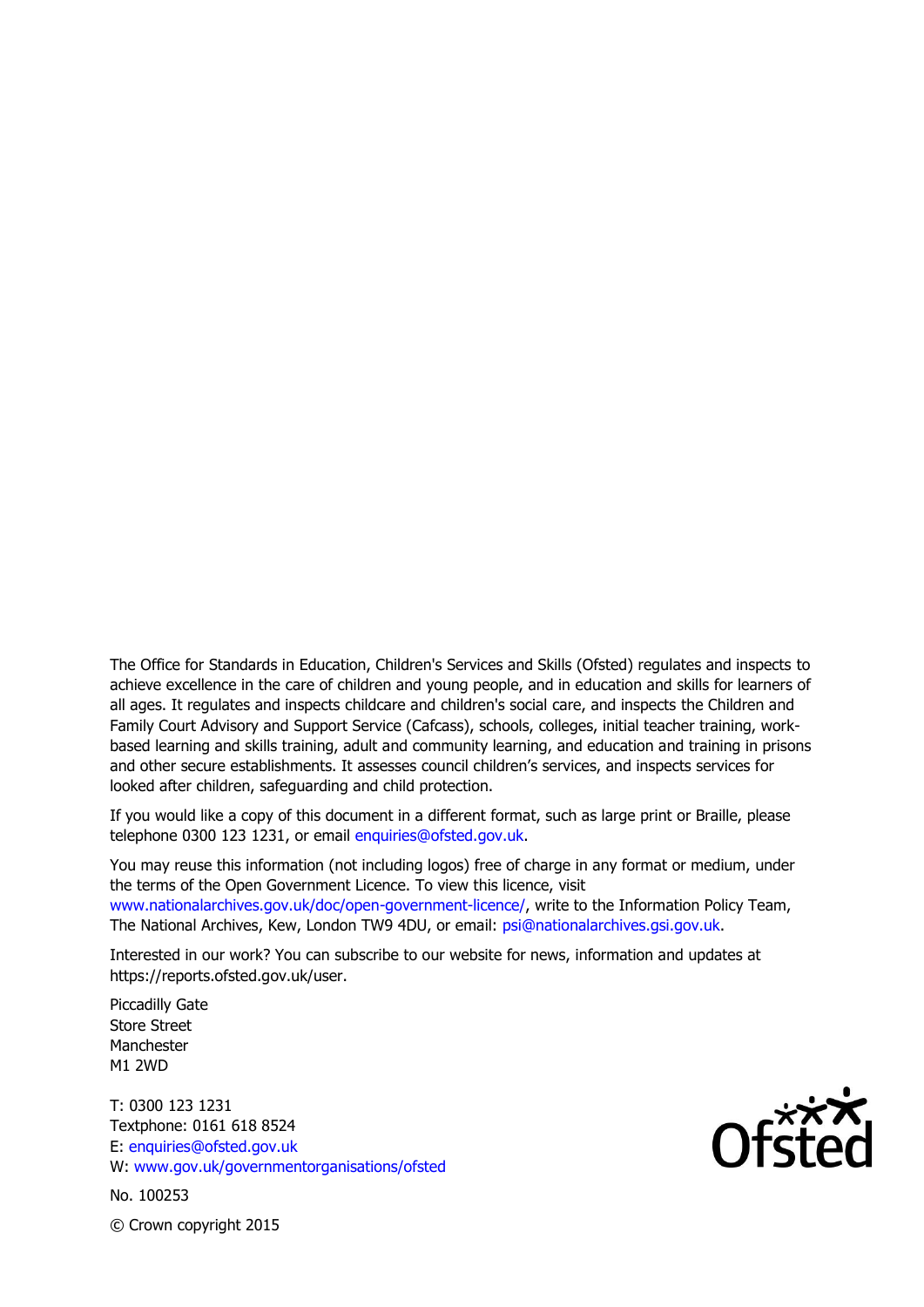# **Contents**

| <b>Introduction</b>                                               | 4                       |
|-------------------------------------------------------------------|-------------------------|
| Changes to individuals associated with registration as a provider | $\overline{\mathbf{z}}$ |
| Changes to the registered person                                  | $\overline{7}$          |
| Change of responsible individual<br>Change of registered manager  | 8<br>9                  |
| What happens when a registered manager leaves                     | 10                      |
| Requesting a change to your conditions of registration            | 12                      |
| <b>Changes to your statement of purpose</b>                       | 14                      |
| Other changes that you must tell us about                         | 15                      |
| Directors of children's homes                                     | 16                      |
| Changes to the symbol system that you use                         | 17                      |
| Applying to register additional establishments or agencies        | 17                      |
| Circumstances when a new application is required                  | 18                      |
| Circumstances where a new application is not required             | 21                      |
| An additional branch is opened or an existing branch changes size |                         |
| (voluntary adoption agencies)                                     | 21                      |
| <b>Cancelling registration</b>                                    | 22                      |
| Changes to a local authority fostering or adoption agency         | 24                      |
| How to obtain more information                                    | 25                      |
| Useful legislation and guidance                                   | 25                      |
| Annex A: Checks on responsible individuals who are appointed to   |                         |
| supervise the management of an establishment or agency which is   |                         |
| registered with Ofsted                                            | 26                      |
| Annex B: Changes to conditions of registration                    | 30                      |
| <b>Annex C: Interim management arrangements</b>                   | 34                      |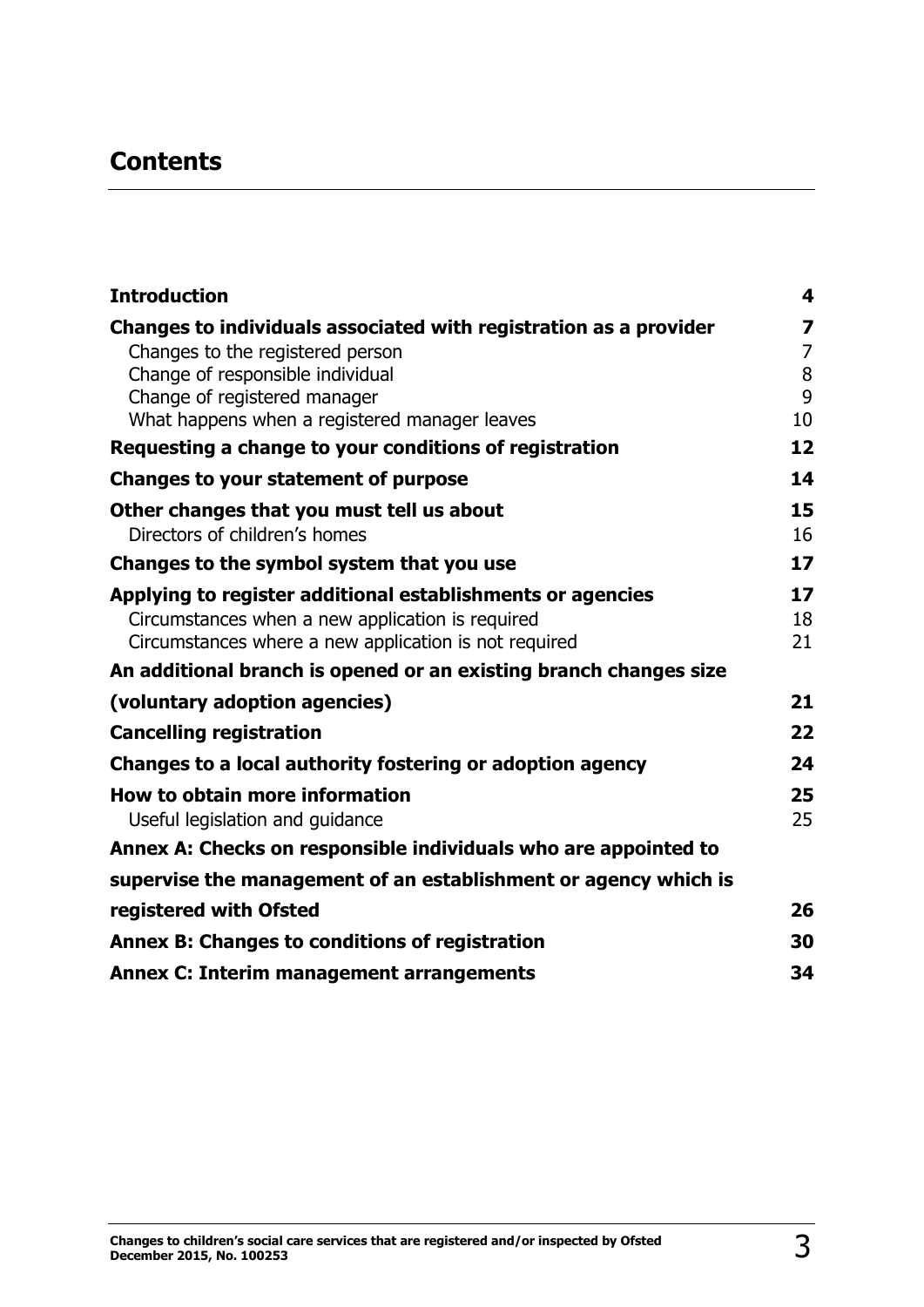

# <span id="page-3-0"></span>**Introduction**

- 1. Registered social care providers and registered managers must continue to meet any relevant regulations and conditions of registration placed on them by the Care Standards Act 2000 and associated regulations whilst they remain registered.<sup>1</sup> This includes notifying Ofsted about certain events and changes.<sup>2</sup>
- 2. This guidance explains what changes and events a registered provider and registered manager must tell us about if they operate or manage:
	- an adoption support agency
	- a children's home, including secure children's homes (these are types of establishment)
	- an independent fostering service
	- $\blacksquare$  a residential family centre (this is a type of establishment)
	- a residential holiday schemes for disabled children (this is a type of establishment)
	- a voluntary adoption agency.
- 3. This guidance also includes information about how a registered provider can request a change to their conditions of registration. Please note that there is separate guidance for providers of social work services.<sup>3</sup>
- 4. Providers and managers can apply for registration online. We call the online system which supports this **Ofsted online**. 4

In addition, some of the notifications of change referenced in this guidance can be completed via Ofsted Online.

 $^2$  The Children's Homes (England) Regulations 2015; www.legislation.gov.uk/uksi/2015/541/contents/made

The Adoption Support Agencies (England) and Adoption Agencies (Miscellaneous) Regulations 2005; [www.legislation.gov.uk/uksi/2005/2720/regulation/27/made](http://www.legislation.gov.uk/uksi/2005/2720/regulation/27/made)

[www.ofsted.gov.uk/resources/130234](http://www.ofsted.gov.uk/resources/130234)

<sup>&</sup>lt;sup>1</sup> The Care Standards Act 2000, [www.legislation.gov.uk/ukpga/2000/14/contents.](http://www.legislation.gov.uk/ukpga/2000/14/contents)

The Fostering Services (England) Regulations 2011;

[www.legislation.gov.uk/uksi/2011/581/regulation/39/made](http://www.legislation.gov.uk/uksi/2011/581/regulation/39/made)

The Residential Family Centres Regulations

<sup>2002</sup>[;www.legislation.gov.uk/uksi/2002/3213/contents/made](http://www.legislation.gov.uk/uksi/2002/3213/contents/made)

The Residential Holiday Schemes for Disabled Children (England) Regulations 2013; www.legislation.gov.uk/uksi/2013/1394/contents/made.

 $3$  Guide to registration for providers of social work services (130234), Ofsted, 2014;

<sup>4</sup> <https://online.ofsted.gov.uk/OnlineOfsted/default.aspx>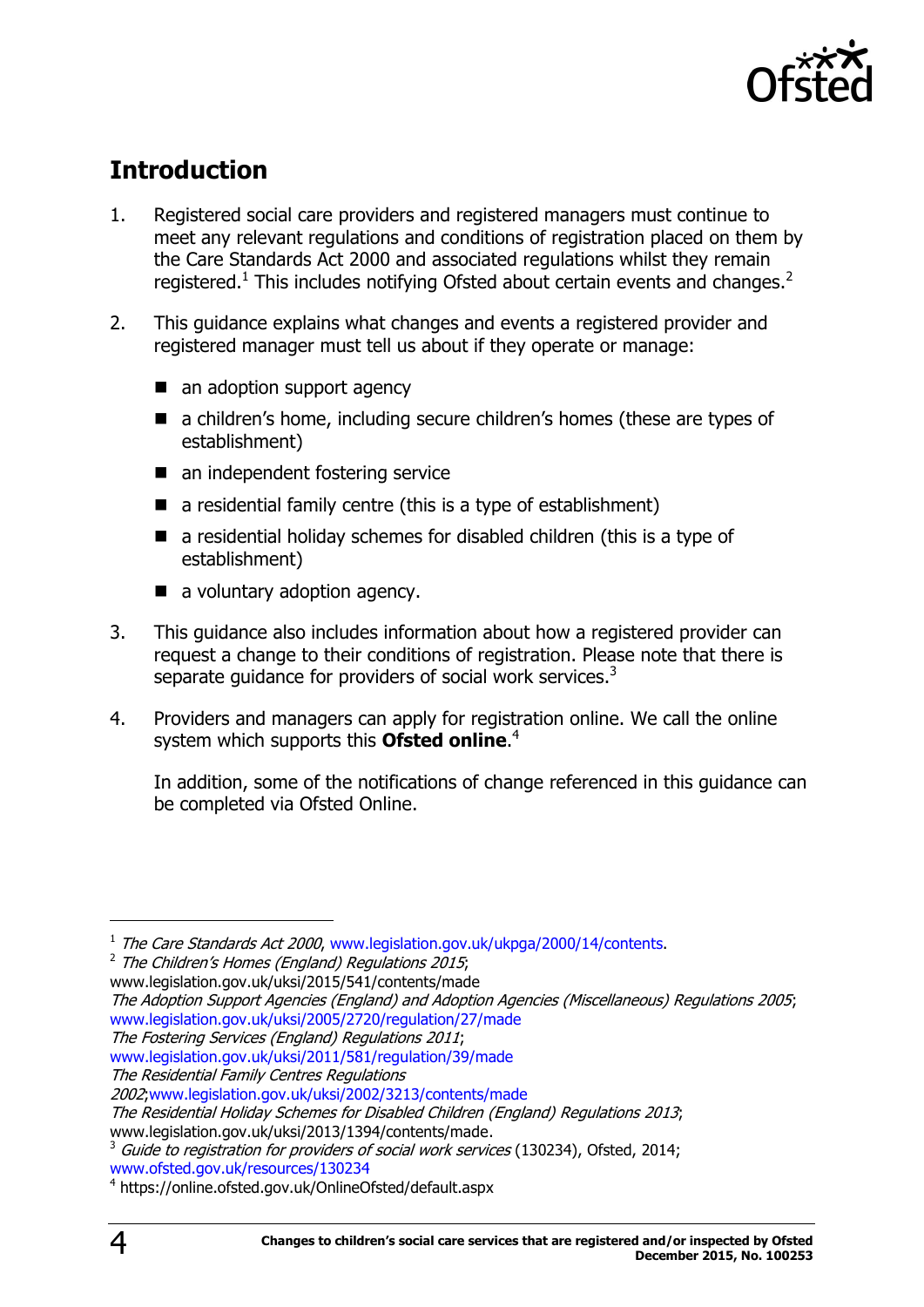

- 5. The establishments and agencies which can use Ofsted Online are:
	- adoption support agencies
	- children's homes, including secure children's homes
	- independent fostering agencies
	- $\blacksquare$  residential family centres
	- a voluntary adoption agencies.
- 6. There are two options available for you to submit an application:
	- Ofsted Online
	- $\blacksquare$  post.

j

- 7. Local authority fostering and adoption services are not required to register with Ofsted but must tell us about certain changes. Paragraph 87 explains what changes and events local authority fostering and adoption services are required to tell us about.
- 8. Please see the *Guide to registration for children's social care services* for more information about registering as a social care provider with Ofsted.<sup>5</sup> There is specific guidance on our website for all the establishments and agencies listed in paragraph 2.

<sup>&</sup>lt;sup>5</sup> Guide to registration for children's social care services (090020), Ofsted, 2015; [www.gov.uk/government/publications/guide-to-registration-for-childrens-social-care-services.](http://www.gov.uk/government/publications/guide-to-registration-for-childrens-social-care-services)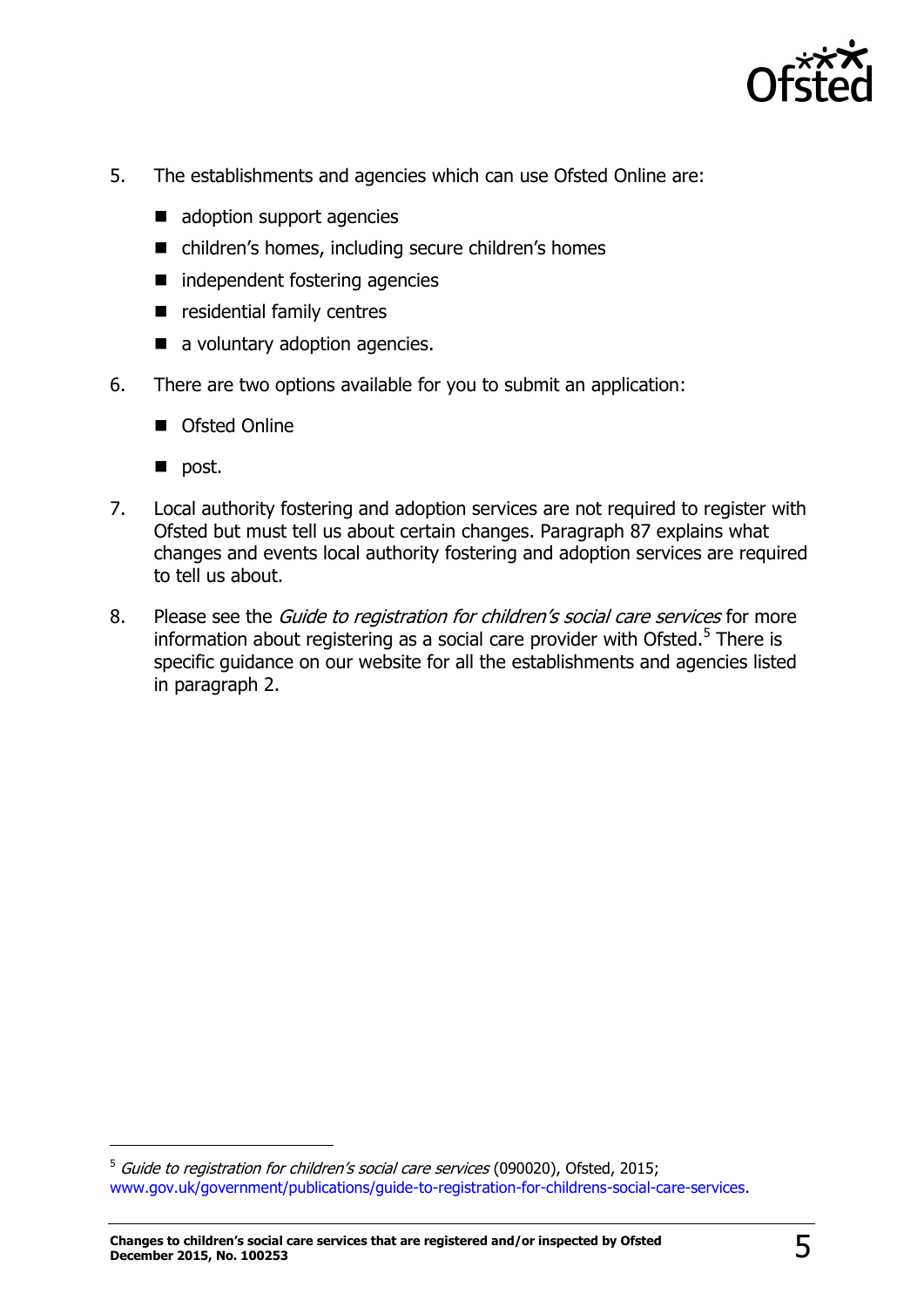

- 9. Once Ofsted has granted registration, there are a number of changes which a provider must tell Ofsted about(\*). There are also a number of changes that a provider must ask Ofsted's permission to implement. These are:
	- $\blacksquare$  changes to the registered provider\*
	- $\blacksquare$  a change of responsible individual  $*$
	- a change of registered manager
	- $\blacksquare$  a change to the statement of purpose\*
	- **E** applying for a change to the establishment's or agency's conditions of registration
	- **E** applying to register a new establishment or agency
	- applying to buy an establishment or agency that is already registered
	- **E** applying to voluntarily cancel registration.
- 10. There are also a number of changes Ofsted can make. These include:
	- imposing a change to, removing or adding a condition or conditions of registration
	- restricting admissions to a children's home, residential family centre or holiday scheme for disabled children.<sup>6</sup>
	- suspending a registration.
- 11. For information on action that we may take when a registered provider fails to comply with regulations or requirements please refer to the *Social care* compliance handbook which is available on our website.<sup>7</sup>

 $^6$  The Children and Young Persons Act 2008 inserted section 22B into The Care Standards Act 2000. This insertion gives us the power to serve a notice on a person who is registered in respect of a children's home or residential family centre to restrict the accommodation of children in the premises. 7 Social care compliance handbook (140136), Ofsted, 2014;

[www.gov.uk/government/publications/social-care-compliance-handbook-from-september-2014.](http://www.gov.uk/government/publications/social-care-compliance-handbook-from-september-2014)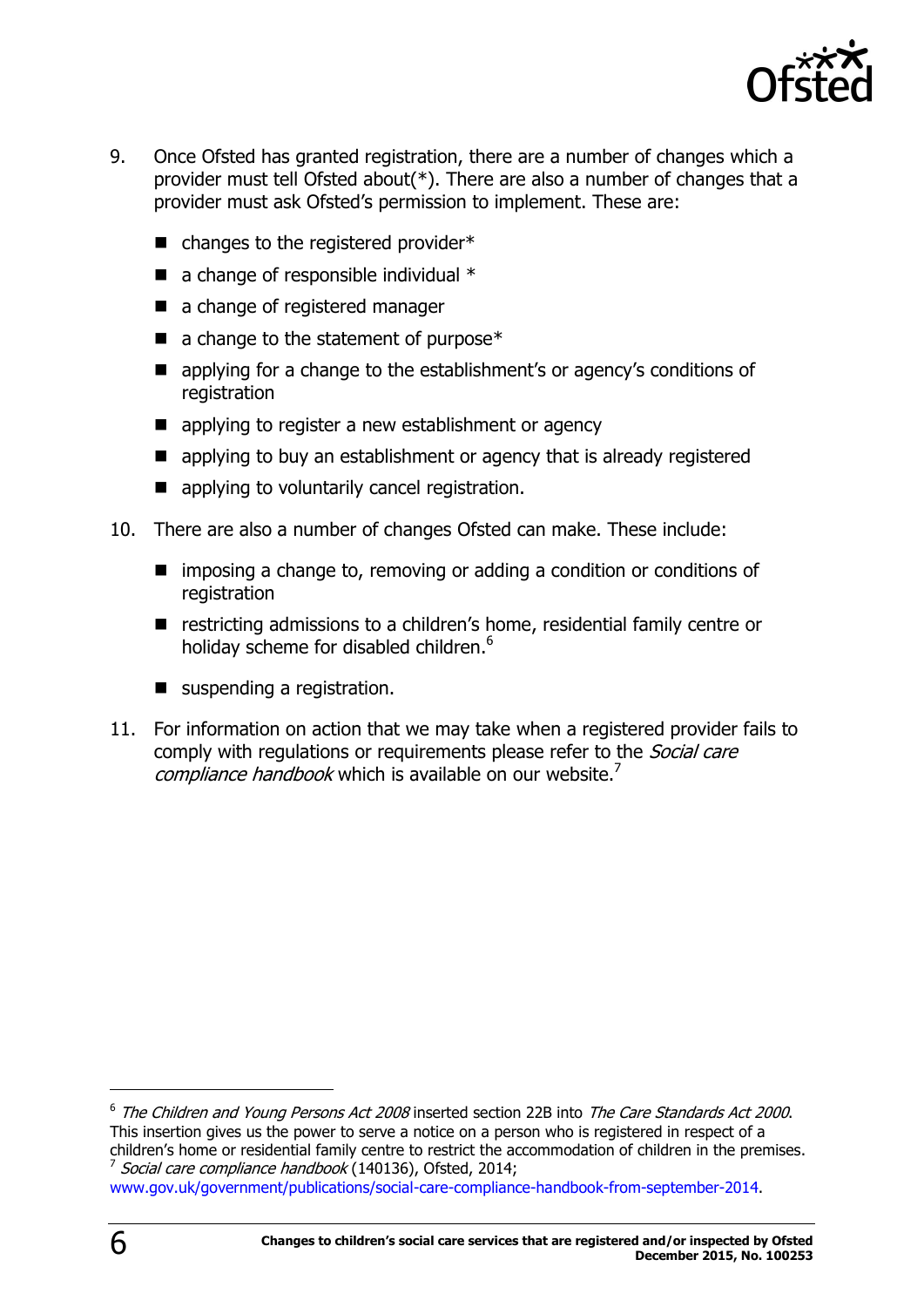

# <span id="page-6-0"></span>**Changes to individuals associated with registration as a provider**

- 12. A registered provider must notify Ofsted in writing when:<sup>8</sup>
	- anyone who makes up the 'registered provider' changes, for example, a director, $9$  manager, secretary, clerk, trustee, treasurer or a similar officer of the organisation (organisations only)
	- $\blacksquare$  the responsible individual changes
	- $\blacksquare$  a manager is appointed for a children's home, adoption support agency, residential family centre, residential holiday scheme for disabled children, independent fostering agency.

### <span id="page-6-1"></span>**Changes to the registered person**

- 13. The regulations require the registered provider to tell us when an individual who makes up the registered person changes. $^{10}$  We expect a registered provider to notify us before any change to the individuals listed in paragraph 12 as soon as possible, but always within **14 days** of the change.
- 14. Registered providers may use our SC3 form $^{11}$  to notify Ofsted of a change to the registered person.<sup>12</sup> This form is available at Ofsted Online or from [www.gov.uk/ofsted.](http://www.gov.uk/ofsted) You can also request an SC3 form by contacting us on 0300 123 1231. See paragraph 89 for our contact details.

<sup>&</sup>lt;sup>8</sup> The Children's Homes (England) Regulations 2015, Regulation 49; The Adoption Support Agencies (England) and Adoption Agencies (Miscellaneous) Regulations 2005, Regulation 27; The Fostering Services (England) Regulations 2011, regulation 39; The Residential Family Centres Regulations 2002, Regulation 28; The Residential Holiday Schemes for Disabled Children (England) Regulations 2013, Regulation, Regulation 32 (see note 2).

 $9$  For more information about directors of children's homes, please see paragraphs 51 – 55.

 $10$  It is the responsibility of the manager to inform Ofsted they are leaving their position by applying to voluntarily cancel their registration.

 $11$  SC3 Changes to individuals and premises (20110008), Ofsted, 2013;

[www.gov.uk/government/publications/childrens-social-care-providers-sc3-changes-to-individuals-or](http://www.gov.uk/government/publications/childrens-social-care-providers-sc3-changes-to-individuals-or-premises)[premises](http://www.gov.uk/government/publications/childrens-social-care-providers-sc3-changes-to-individuals-or-premises) 

 $^{12}$  *SC3 Changes to individuals and premises* (20110008), Ofsted, 2013;

[www.gov.uk/government/publications/childrens-social-care-providers-sc3-changes-to-individuals-or](http://www.gov.uk/government/publications/childrens-social-care-providers-sc3-changes-to-individuals-or-premises)[premises](http://www.gov.uk/government/publications/childrens-social-care-providers-sc3-changes-to-individuals-or-premises)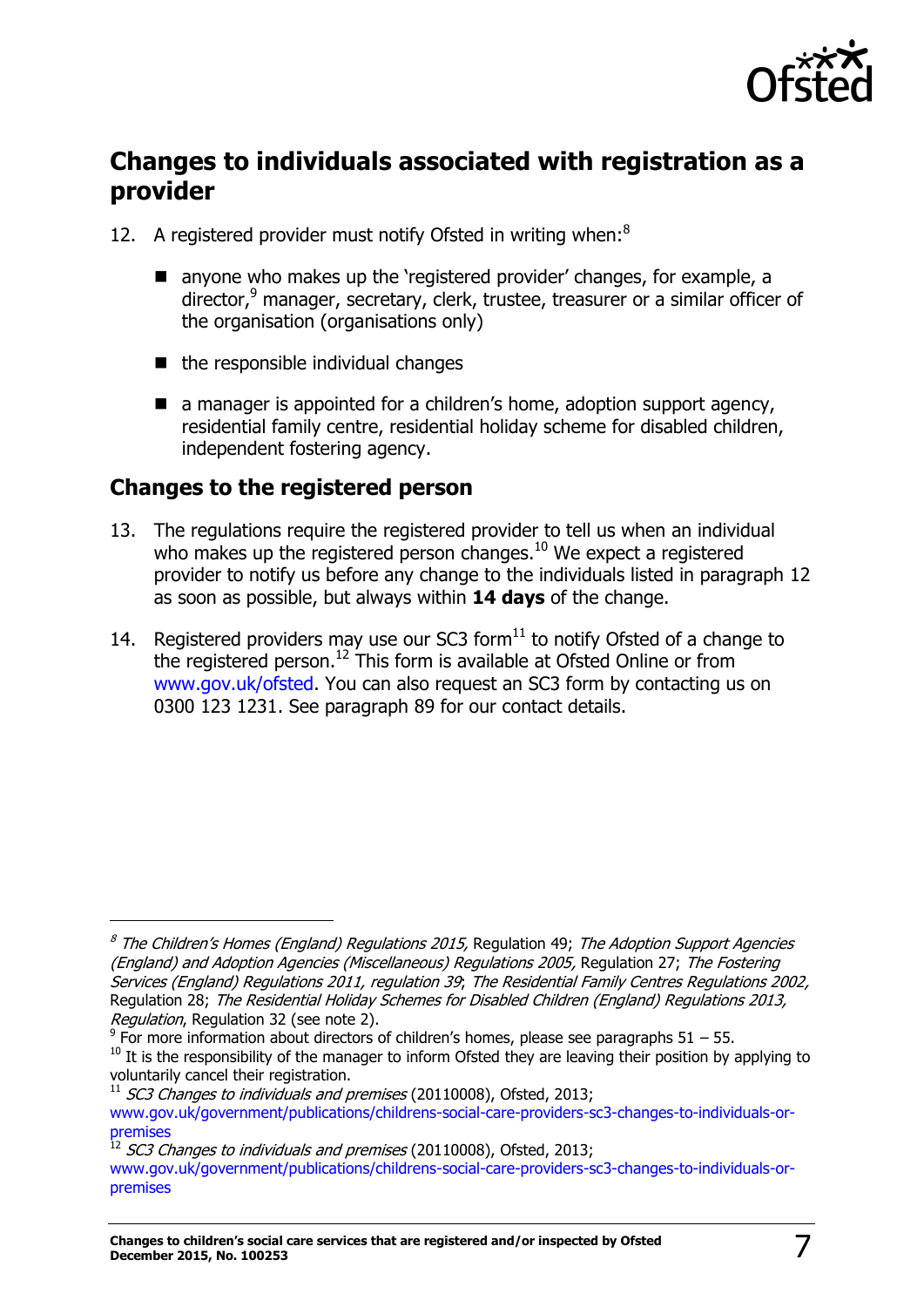

### <span id="page-7-0"></span>**Change of responsible individual**

- 15. Where the registered provider is an organisation, they must appoint someone to represent their organisation (this person is known as the responsible individual). At the initial registration of an establishment or agency we undertake checks on this person.<sup>13</sup> Subsequently, the organisation must tell Ofsted when there is a change of responsible individual, but we do not undertake checks on the person.<sup>14</sup> You can use Ofsted Online to complete the SC3 form or you can download a copy from www.gov.uk/ofsted.<sup>15</sup> The detail must include:
	- $\blacksquare$  the new responsible individual's name
	- his or her address
	- $\blacksquare$  the position he or she holds within the organisation.
- 16. We expect the registered provider to notify Ofsted before the change of responsible individual takes place wherever possible, but always within **14 days** of the change. Annex A provides guidance on how Ofsted assesses the suitability of a new responsible individual not an already registered establishment or agency. This annex does not apply to holiday schemes.
- 17. If the registered provider does not tell us that the responsible individual has changed 'as soon as practicably possible',  $^{16}$  the provider has breached regulations or has committed an offence $^{17}$  and we may take action against the registered provider. For example, we may issue a statutory requirement notice: it is an offence not to comply with any statutory requirement notice we issue.

 $15$  SC3 Changes to individuals and premises (20110008), Ofsted, 2015; [www.gov.uk/government/publications/childrens-social-care-providers-sc3-changes-to-individuals-or](http://www.gov.uk/government/publications/childrens-social-care-providers-sc3-changes-to-individuals-or-premises)[premises](http://www.gov.uk/government/publications/childrens-social-care-providers-sc3-changes-to-individuals-or-premises) 

 $13$  See the 'People connected with a registration' section of the *Guide to registration for children's* social care (see note 3).

 $14$  Children's homes (England) Regulations 2015, Regulation 49; The Adoption Support Agencies (England) and Adoption Agencies (Miscellaneous Amendments) Regulations 2005, Regulations 7, 27 and 29; The Fostering Services (England) Regulations 2011, Regulations 5 and 39; Residential Family Centres Regulations 2002, Regulations 5, 28 and 31; The Residential Holiday Schemes for Disabled Children (England) Regulations 2013, Regulation, Regulation 32 (see note 2).

<sup>&</sup>lt;sup>16</sup> Ofsted determines that 'as soon as practically possible usually means that Ofsted is notified within a few days of the change of responsible individual but at the most within 14 days of the change.

 $17$  Not telling Ofsted about a change of a responsible individual of a children's home, independent fostering agency and residential holiday scheme for disabled children is a breach of regulation. Not telling Ofsted about a change of responsible individual for a voluntary adoption agency, adoption support agency or residential family centre is an offence.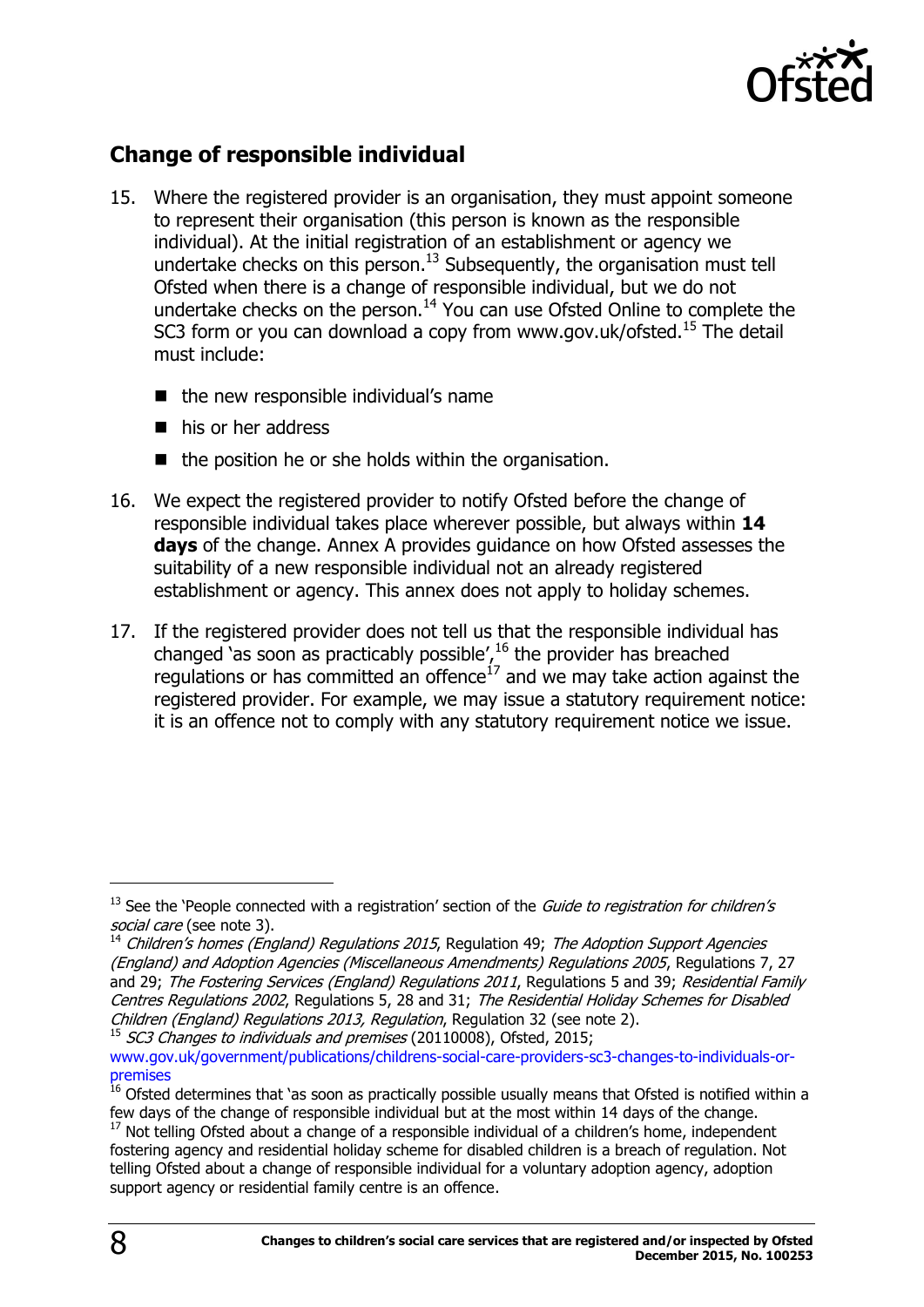

### <span id="page-8-0"></span>**Change of registered manager**

- 18. When a manager changes at the following establishments or agencies, the new manager must apply for registration with Ofsted:
	- adoption support agencies
	- children's homes, including secure children's homes and schools dually registered as children's homes
	- independent fostering agencies
	- **E** residential family centres
	- **n** holiday schemes.
- 19. Regulations require the registered provider to notify us in writing when a new manager is appointed.<sup>18</sup> We generally expect the registered provider to write to us within a few days of a manager being in post, but always within **14 days** of the manager's appointment. Guidance on the use of interim management arrangements in children's homes can be found at annex C. You can use Ofsted Online<sup>19</sup> or download a version from www.gov.uk/ofsted<sup>20</sup> to tell us about this change. You can also return a hard copy version by post to the address provided in paragraph 89.
- 20. Having a registered manager in post at all times helps to protect children, young people and adult service users. Therefore, providers are expected to ensure that:
	- $\blacksquare$  the length of time registered establishments or agencies remain without a manager is minimised
	- managers register with Ofsted without delay. It is an offence to manage an establishment or agency without registration if this is required by legislation. $21$

<sup>&</sup>lt;sup>18</sup> The Children's Homes (England) Regulations 2015, Regulations 27(2); The Fostering Services (England) Regulations 2011, Regulation 6 (3) and 39 (1) (b): The Adoption Support Agencies (England) and Adoption Agencies (Miscellaneous Amendments) Regulations 2005 Regulation 8 (2), 27 (1) (a), 29 (1); The Residential Family Centre Regulations 2002, Regulation 6 (2), 28(a), 31 (1); The Residential Holiday Schemes for Disabled Children (England) Regulations 2013, Regulation 6(2) see note 2.

<sup>&</sup>lt;sup>19</sup> Ofsted Online available at:<https://online.ofsted.gov.uk/OnlineOfsted/default.aspx>

 $20$  SC3 Changes to individuals and premises (20110008), Ofsted, 2015;

[www.gov.uk/government/publications/childrens-social-care-providers-sc3-changes-to-individuals-or](http://www.gov.uk/government/publications/childrens-social-care-providers-sc3-changes-to-individuals-or-premises)[premises](http://www.gov.uk/government/publications/childrens-social-care-providers-sc3-changes-to-individuals-or-premises) 

 $^{21}$  Care Standards Act 2000, Section 11(1)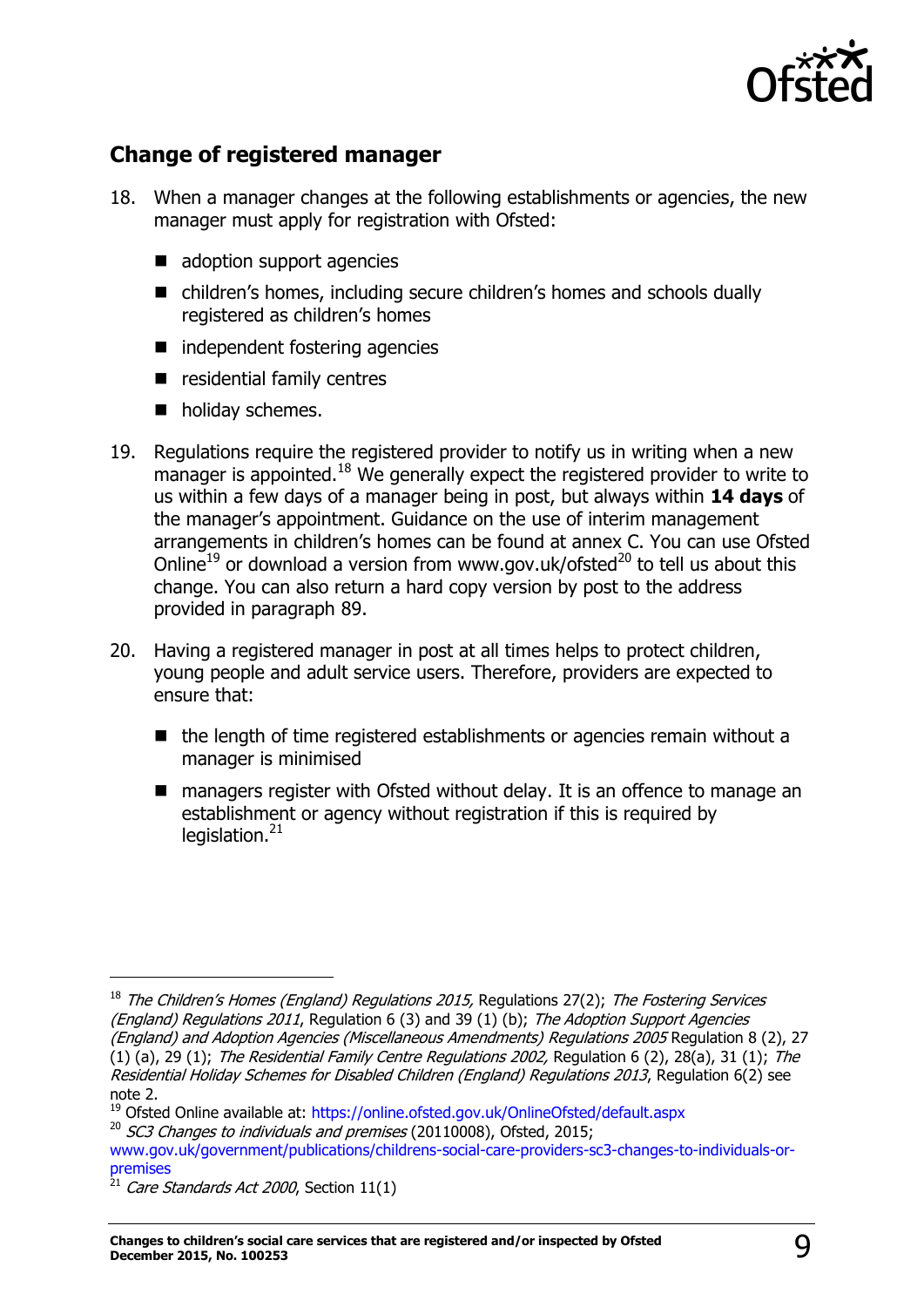

### <span id="page-9-0"></span>**What happens when a registered manager leaves**

- 21. A registered manager must apply to voluntarily cancel their registration when they decide to leave their position. The registered manager should use the Application to voluntarily cancel registration from a social care provider or *manager* form to do this.<sup>22</sup>
- 22. It is a breach of regulations or an offence if the registered manager does not tell us that he or she is to stop, or has stopped, managing an establishment or agency.<sup>23</sup> Ofsted may take action against the registered manager for a breach of the regulations and an offence may be committed in the event of noncompliance with any requirements that we make.
- 23. The registered provider must tell us when a manager leaves, unless they are certain that the manager has already notified us. This will ensure that they have not breached regulations<sup>24</sup> (children's homes, fostering services) or committed an offence (adoption support agencies and residential family centres).
- 24. If we find out that a manager has stopped managing an establishment or agency<sup>25</sup> and Ofsted has not been informed by the registered provider or the manager, we write to the manager and the registered provider to tell them that they may have breached regulations or committed an offence. We may also take compliance action.

### **How long can an establishment or agency operate without a manager?**

- 25. The registered provider should ensure that a manager's contract of employment provides a sufficient period of notice within which they can recruit and register a new manager when the current manager is leaving.
- 26. At inspection, if there is no registered manager in post and no application in progress without reasonable cause, this will affect the inspection judgement. Please see specific guidance in our guidance on conducting inspections for each

<sup>23</sup> The Children's Homes (England) Regulations 2015 Regulation 49(a); The Fostering Services (England) Regulations 2011 Regulation 39 (1) (b); The Residential Family Centre Regulations 2002, Regulation 28(b) and 31; The Residential Holiday Schemes for Disabled Children (England) Regulations 2013, Regulation 32(1), see note 2; The Adoption Support Agencies (England) and Adoption Agencies (Miscellaneous Amendments) Regulations 2005, Regulation 27 (1) (b). Although the manager of a voluntary adoption agency is not required to register with Ofsted, we must still be informed if the manager changes.

 $22$  Application to voluntarily cancel registration from a social care provider or manager, Ofsted, 2015; [www.gov.uk/government/publications/social-care-apply-to-cancel-registration](http://www.gov.uk/government/publications/social-care-apply-to-cancel-registration)

 $24$  This applies to children's homes, independent fostering agencies and residential holiday schemes for disabled children

 $25$  For example, we could discover this because we telephone or inspect the service and find out that the registered manager has ceased managing the service.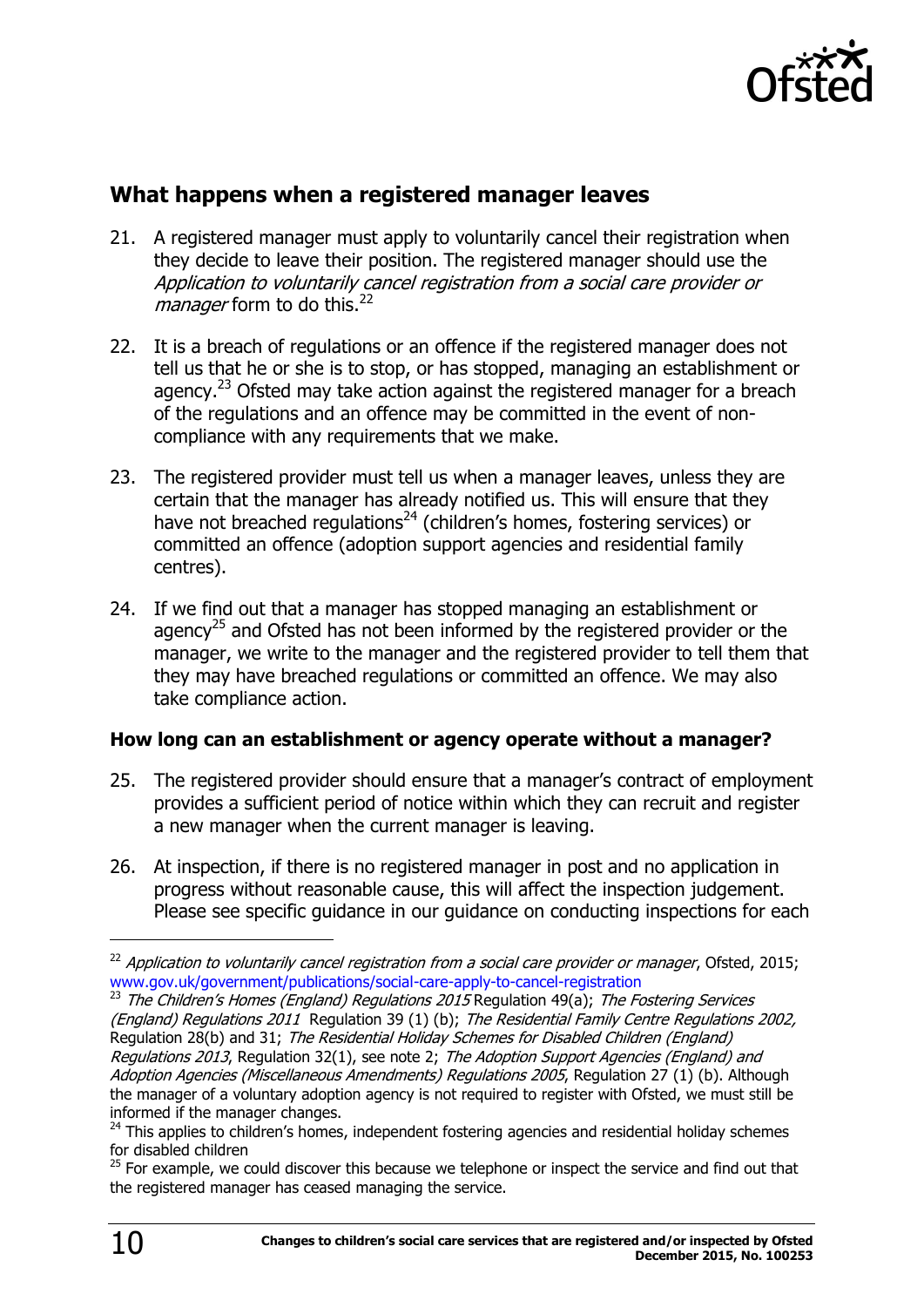

type of establishment or agency. We also have specific guidance on when we accept interim management arrangements for children's homes. Please see annex C for more information.

#### **When does a new manager have to apply for registration?**

- 27. Once in post, a manager of an adoption support agency, children's home, independent fostering agency, residential family centre or holiday scheme must apply to Ofsted for registration as soon as possible but at a maximum of 28 days from the first date of their employment.<sup>26</sup> This is to minimise the risk that unsuitable people manage these types of establishment or agency.
- 28. Where we do not receive an application from a manager within 28 days we will consider whether we need to take any action to protect and promote vulnerable children's and adults' welfare. It is an offence<sup>27</sup> to manage an establishment, agency or residential holiday scheme without registration. $^{28}$

#### **Registering a new manager at an already registered establishment or agency**

- 29. To register a new manager of an already registered establishment or agency Ofsted undertakes fitness checks, interviews the applicant, assesses whether his or her skills, knowledge and qualifications meet the requirements of regulation and make a decision to register or refuse the application.
- 30. The applicant must meet the same requirements as a proposed registered manager of a new establishment or agency. He or she has the same rights of appeal about our decision to refuse registration. Please refer to information in our *Guide to registration for children's social care services*.<sup>29</sup>

### **Disclosure and Barring Service (DBS) update service**

31. All applicants who require a DBS certificate must also subscribe to the DBS update service and give their consent for Ofsted to check their DBS status at least once every six months. This is so that we can monitor his or her ongoing suitability.

<sup>&</sup>lt;sup>26</sup> The Adoption Support Agencies (England) and Adoption Agencies (Miscellaneous Amendments) Regulations 2005, Regulation  $26(1)(a)8(b)$ ;

The Children's homes (England) Regulations 2015, Regulation 48 (1); The Residential Family Centre Regulations 2002, Regulation 27(1)(a)&(b) The Fostering Services (England) Regulations 2011, Regulation 38(1)

 $27$  Care Standards Act 2000, Section 11(1)

<sup>&</sup>lt;sup>28</sup> A manager of a voluntary adoption agency does not require registration with Ofsted.

<sup>29</sup> See note below.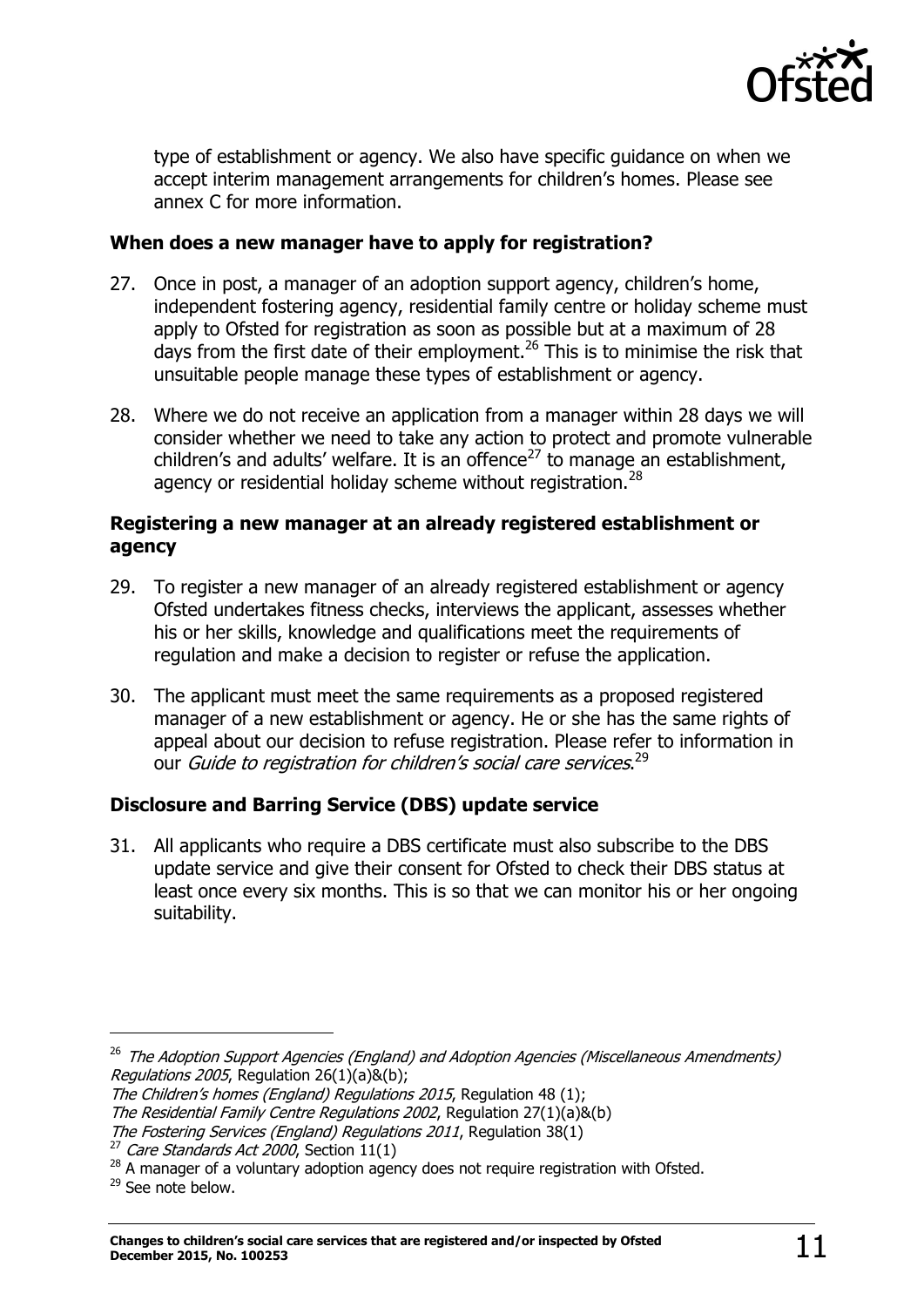

# <span id="page-11-0"></span>**Requesting a change to your conditions of registration**

- 32. The registered provider can apply to vary, remove or change a condition of registration by making a written request and paying a fee. Before requesting a change, please also read Annex A of the *Guide to registration for children's* social care services.<sup>30</sup> This guidance explains what conditions we set on a regular basis and how we decide whether particular conditions are necessary for an individual establishment or agency.
- 33. We only apply conditions of registration that do not:
	- $\blacksquare$  duplicate any requirements placed on providers and/or managers by the Care Standards Act 2000, or regulations made under this Act
	- conflict with or exempt a provider or manager from complying with any of the regulations made under the Care Standards Act 2000
	- $\blacksquare$  name an individual other than the registered person(s), as we have no powers to make or enforce conditions other than those that apply to registered person(s). $31$

### **Making a variation application and decision<sup>32</sup>**

- 34. To apply for a variation to your conditions of registration please contact us using the details provided in paragraph 89. An inspector will contact the registered provider to discuss the variation request in order to decide whether the request is a minor or major variation. For information about minor and major variations please refer to paragraph 36.
- 35. For specific information about the conditions of registration which apply to each establishment or agency please refer to Annex B.
- 36. There are two types of variation, a:
	- minor variation: where we decide we do not need to visit the establishment or agency to agree to the variation and where the change to the registration is minimal. For example, the provider requests an addition to the overall numbers a children's home can accommodate and we know has the facilities to provide for this number of children and where the supporting documentation shows that all the necessary factors have been considered.
	- major variation: where we need to inspect the establishment or agency to find out whether the proposed change complies with legislative requirements. For example, when the application is for a significant increase

<sup>31</sup> 'The registered person' covers both the registered provider and registered manager.  $32$  Care Standards Act 2000 (Registration) (England) Regulations 2010, Regulation 10, [www.legislation.gov.uk/uksi/2010/2130/regulation/10/made.](http://www.legislation.gov.uk/uksi/2010/2130/regulation/10/made)

 $30$  Guide to registration for children's social care services (090020), Ofsted, 2015; [www.gov.uk/government/publications/guide-to-registration-for-childrens-social-care-services.](http://www.gov.uk/government/publications/guide-to-registration-for-childrens-social-care-services)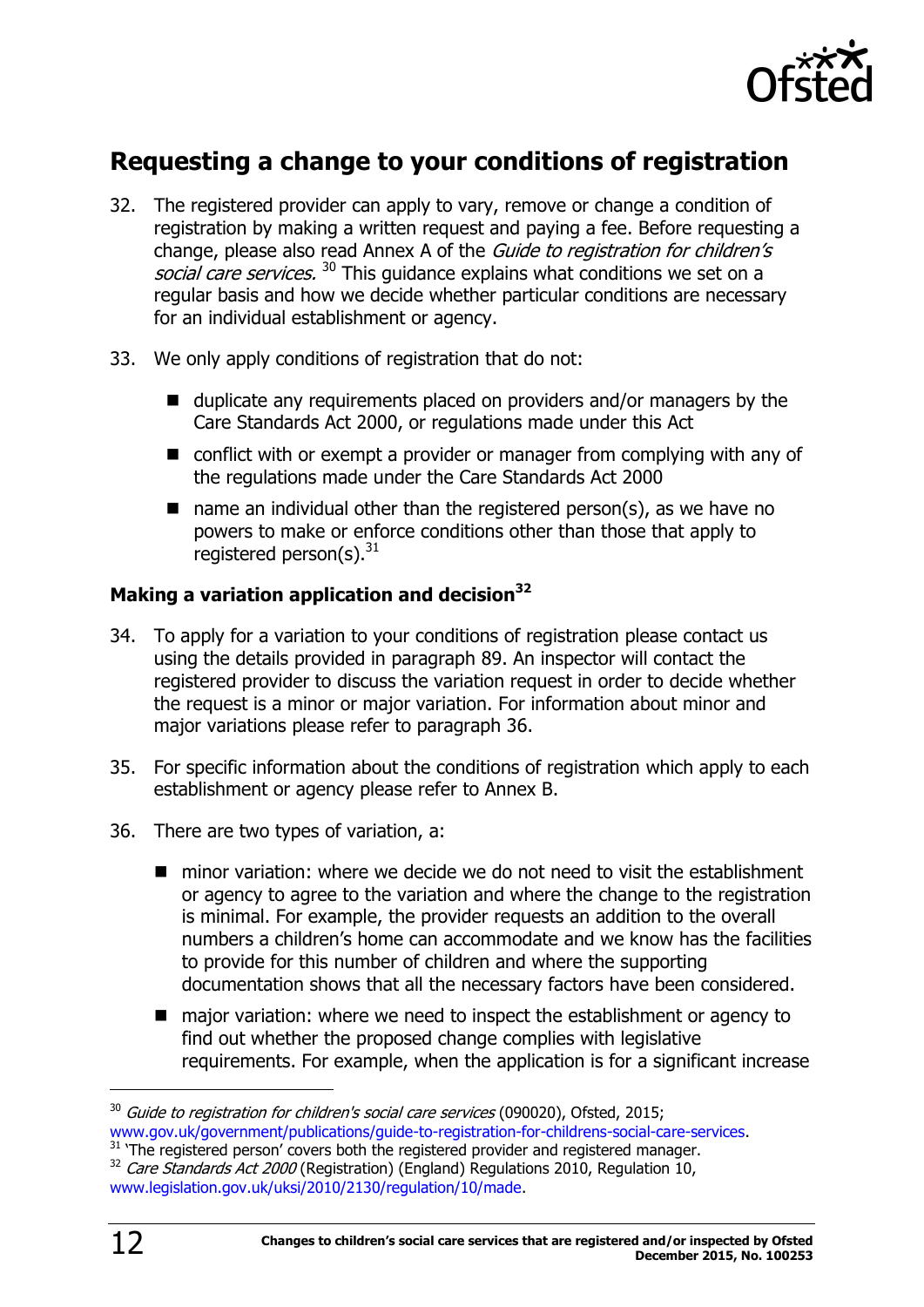

in numbers and/or we need to check that any premises alterations are satisfactory.

- 37. There are different fees for minor and major variations. You can find out what these are in our leaflet *Variation fees for children's social care services*.<sup>33</sup>
- 38. Once the inspector has discussed whether it is an application for a major or minor variation, we send an Application to vary or remove conditions of registration form to complete in full and return to us. You can only return this form by post to us at the address provided in paragraph 89. The responsible individual, or someone who makes up the registered provider, must sign the form. In addition the application must include the appropriate fee and any requested supporting documentation.<sup>34</sup> We are unable to process your variation request without the required fee.
- 39. A registered manager can only sign an application, including a variation, if he or she is a part of the registered provider.
- 40. Once we have made a decision to grant or refuse the variation application, we will write to the registered provider outlining our decision. If we refuse your variation application you have the right to make written representations and appeal against our decision. Please see the 'Representations' and 'Appeals' sections in the *Social care compliance handbook<sup>35</sup>* for further information.

### **Accommodating a child or young person at a children's home in an emergency**

- 41. If a provider wishes to be able to accommodate a child or young person in an emergency, this must be written as part of their statement of purpose. The statement must detail how such situations will be managed and how the effects on those children already living at the home will be minimised. All policies and procedures should demonstrate that this aspect of provision is considered. For example, the fire risk assessment must include detail of how a child or young person who comes to the home in an emergency will be taken into consideration. Please also read paragraphs 45 to 48 about changes to the statement of purpose.
- 42. Occasionally registered children's homes' providers request permission to act outside their conditions of registration to cover a short-term emergency situation. Each request is considered on a case-by-case basis which is based on

j

[\(www.legislation.gov.uk/uksi/2015/551/contents/made\)](http://www.legislation.gov.uk/uksi/2015/551/contents/made) sets out the required fees. <sup>35</sup> Social Care Compliance Handbook, Ofsted, 2014:

<sup>&</sup>lt;sup>33</sup> Variation fees for children's social care services (090320), Ofsted, 2015; [www.gov.uk/government/publications/childrens-social-care-providers-variation-fees.](http://www.gov.uk/government/publications/childrens-social-care-providers-variation-fees)

<sup>&</sup>lt;sup>34</sup> The Her Majesty's Chief Inspector of Education, Children's Services and Skills (Fees and Frequency of Inspections) (Children's Homes etc.) Regulations 2015

[www.gov.uk/government/publications/social-care-compliance-handbook-from-september-2014](http://www.gov.uk/government/publications/social-care-compliance-handbook-from-september-2014)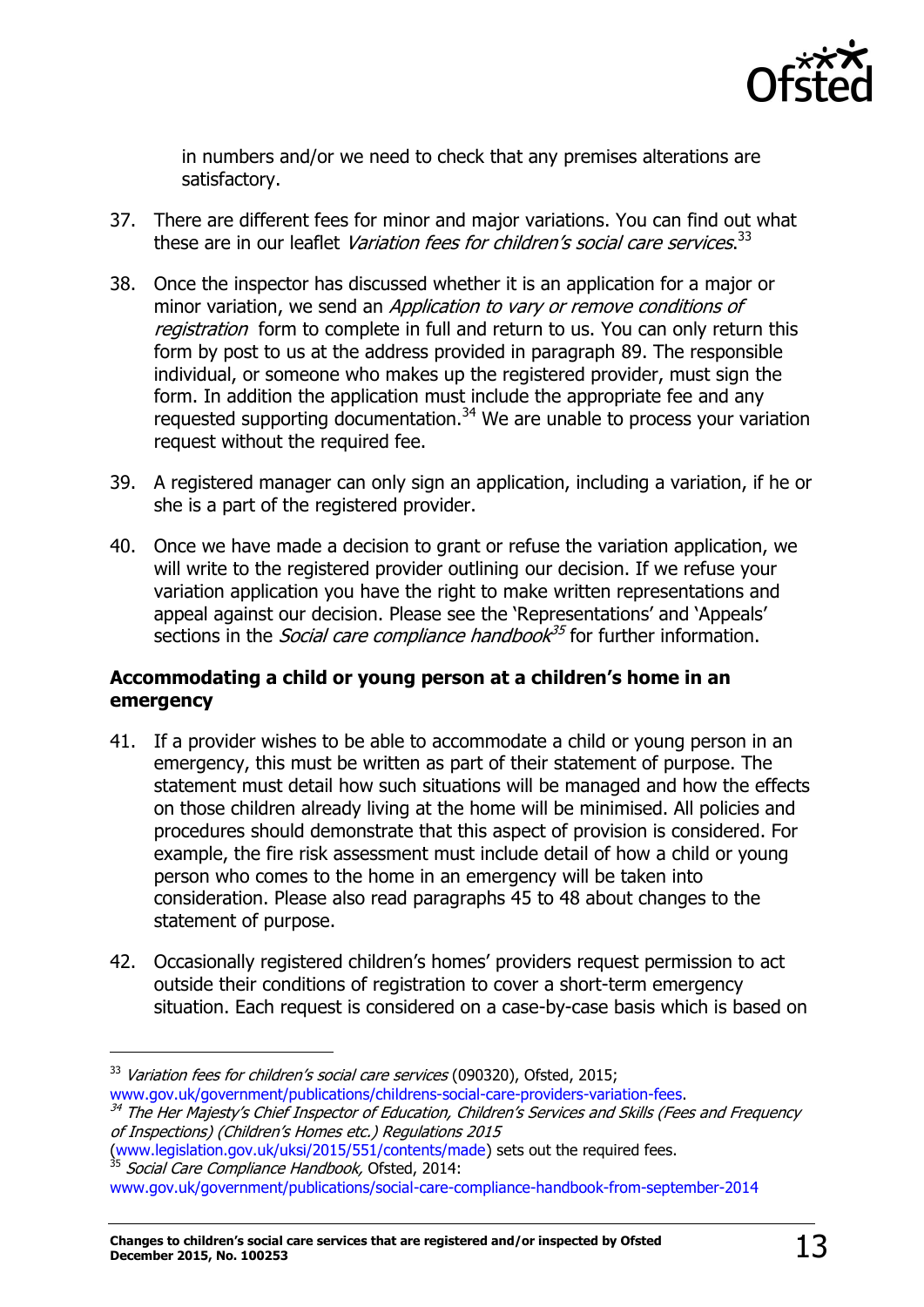

a need to protect the children and young people living at the home and the child / young person who the provider wishes to admit.

- 43. Ofsted makes a decision about the request by taking into account:
	- $\blacksquare$  the information we hold about the children's home
	- $\blacksquare$  the home's statement of purpose
	- whether the provider will be able to meet the needs of the child or young person and other children or young people who live at the home.
- 44. The inspector contacts the registered provider to explain whether we have agreed or refused the request. The registered provider also receives a letter confirming our decision. If we have agreed the request, the letter sets out a time limit. If the child or young person will live at the home for more than 14 days, the registered provider will need to apply to vary the conditions of registration immediately if the child or young person is to continue to live at the home.

# <span id="page-13-0"></span>**Changes to your statement of purpose**

- 45. The registered provider and registered manager for each registered establishment or agency are required by law to have, and maintain, a statement of purpose (statement) that accurately depicts the service provided at any given time. The statement should state the aims and objectives of the establishment or agency, facilities and services provided and include the other information specified in regulations.<sup>36</sup>
- 46. It is a breach of regulations if a children's home, independent fostering agency or holiday scheme is not operating in a manner that is consistent with its statement of purpose. Ofsted may take action against the registered provider for a breach of the regulations. An offence may be committed if the registered provider and registered manager do not comply with such action.
- 47. It is an offence if a voluntary adoption agency, adoption support agency or residential family centre is not operating in a manner that is consistent with its statement.<sup>37</sup>

 $36$  The Children's Homes (England) Regulations 2015, Regulation 16(1); Residential Family Centre Regulations 2002, Regulation 4(1); Voluntary Adoption Agencies and the Adoption Agencies (Miscellaneous Amendments) Regulations 2003, Regulation 3(1); Adoption Support Agencies (England) and Adoption Agencies (Miscellaneous Amendments) Regulations 2005, Regulation 5(1), The Residential Holiday Schemes for Disabled Children (England) Regulations 2013, Regulation 3(1) see note 2.

 $37$  The Children's Homes (England) Regulations 2015, Regulation 16(5); The Adoption Support Agencies (England) and Adoption Agencies (Miscellaneous Amendments) Regulations 2005, Regulation 5(7); The Residential Family Centres Regulations 2002, Regulation 4(5); The Fostering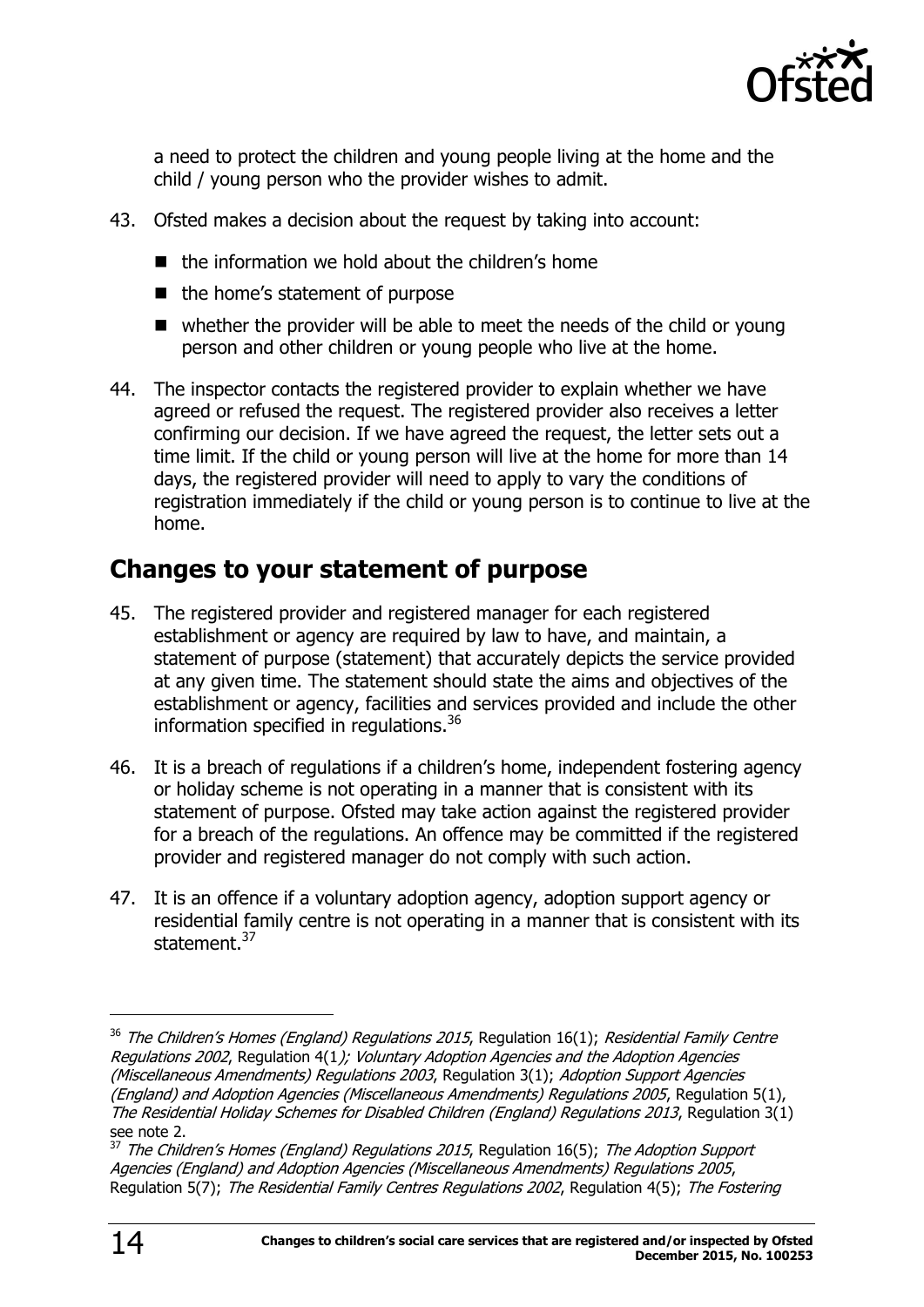

48. The registered provider or registered manager must notify Ofsted within 28 days when they make any changes to the statement.<sup>38</sup> As long as one of these registered persons has notified us we accept this as a notification. You can notify Ofsted of a change to an establishment or agency's statement of purpose by post to the address outlined in paragraph 89.

# <span id="page-14-0"></span>**Other changes that you must tell us about**

- 49. The registered provider and registered manager (the registered persons) are required by requiations to tell Ofsted when:  $39$ 
	- a. someone other than the registered person carries on or manages the establishment or agency
	- b. a person ceases to carry on or manage the establishment or agency<sup>40</sup>
	- c. where the registered provider is an individual, he or she changes his or her name
	- d. any individuals who make up an individual provider change (children's homes only) $41$
	- e. where the registered provider is a partnership, the membership changes<sup>42</sup>
	- f. where the registered provider is an organisation:

 $\overline{a}$ 

- the name or address of the organisation changes

Services (England) Regulations 2011, Regulation 3(5), The Residential Holiday Schemes for Disabled Children (England) Regulations 2013, Regulation 3(4) see note 2.

 $38$  The Children's Homes (England) Regulations 2015, Regulation 16(1)(b); The Adoption Support Agencies (England) and Adoption Agencies (Miscellaneous Amendments) Regulations 2005, Regulation 6(b); The Voluntary Adoption Agencies and the Adoption Agencies (Miscellaneous Amendments) Regulations 2003, Regulation 4(b), see note 16; The Residential Family Centres Regulations 2002, Regulation 4(4)(b); The Fostering Services (England) Regulations 2011, Regulation 4(b), The Residential Holiday Schemes for Disabled Children (England) Regulations 2013, Regulation 4(b)see note 2.

<sup>39</sup> The Children's Homes (England) Regulations 2015, Regulation 49; [The Residential Family Centres](http://www.opsi.gov.uk/si/si2002/20023213.htm#28)  [Regulations 2002](http://www.opsi.gov.uk/si/si2002/20023213.htm#28). Regulation 28; [The Fostering Services \(England\) Regulations 201](http://www.opsi.gov.uk/si/si2002/20020057.htm#46)1, Regulation 39; The Adoption Support Agencies (England) and Adoption Agencies (Miscellaneous Amendments) Regulations 2005, Regulation 27, The Residential Holiday Schemes for Disabled Children (England) Regulations 2013, Regulation 32, see note 2.

 $40$  When a new manager is appointed they will have to apply for registration by completing an  $SC2$ form, [www.gov.uk/government/publications/childrens-social-care-providers-sc2-declaration-and](http://www.gov.uk/government/publications/childrens-social-care-providers-sc2-declaration-and-consent-form)[consent-form.](http://www.gov.uk/government/publications/childrens-social-care-providers-sc2-declaration-and-consent-form)

 $41$  Where a new person wants to become involved in carrying on a children's home with other individuals, they must submit an SC2 form and have their registration granted before they can carry on the children's home. Where an individual decides to cease carrying on a children's home, he or she must apply to voluntarily cancel their registration. Once their cancellation has been accepted, their name will be removed from the certificate and a new certificate will be issued.

 $42$  Where a new partner wants to join an existing partnership, he or she must submit an SC2 form and have their registration granted before they can carry on an establishment or agency.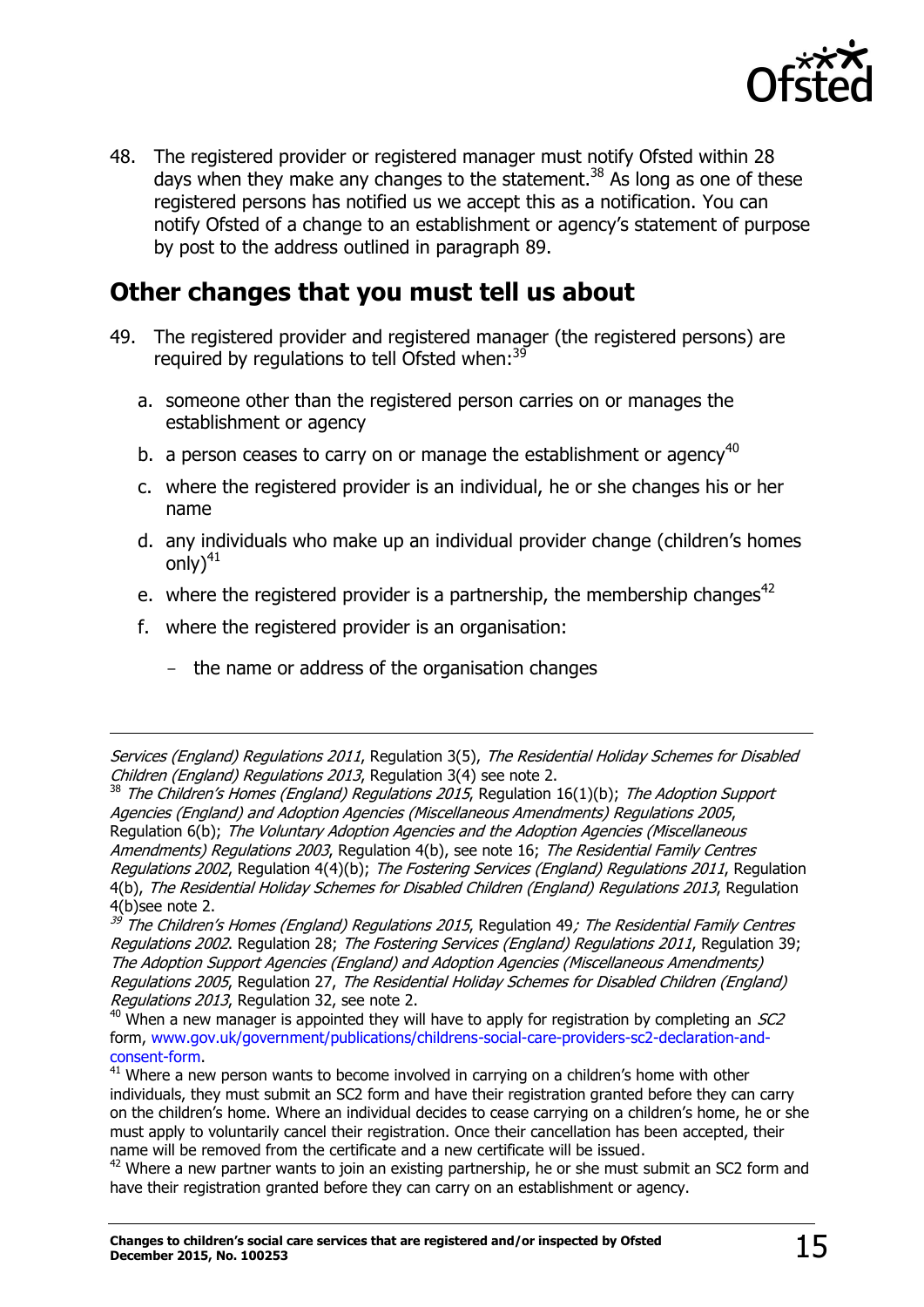

- a director, manager, secretary, clerk, treasurer, trustee or similar officer changes
- the identity of the responsible individual changes
- g. the premises of a children's home or residential family centre are significantly altered or additional premises are acquired.
- h. where the registered provider is an individual, he or she becomes bankrupt or makes an arrangement with their creditors. You must write a personal letter about this change and provide this to Ofsted by post, using the address in paragraph 89.
- i. where the registered provider is a company, it goes in to liquidation or receivership. You must write a personal letter about this change and provide this to Ofsted by post, using the address in paragraph 89.
- 50. The registered person must tell us about any of the changes outlined above.<sup>43</sup> We expect them to tell us about these changes before they occur, but always within 14 days of the change taking place. The notification must be in writing. You can use the Ofsted online SC3 form<sup>44</sup> or download a version from www.gov.uk/ofsted<sup>45</sup> to tell us about the changes listed in paragraph 49 (a) to (g). The types of change listed as (h) and (i) must be made via a personal letter to the address in paragraph 89.

### <span id="page-15-0"></span>**Directors of children's homes**

- 51. If there is a change of children's home director once an organisation is registered the organisation must notify Ofsted.<sup>46</sup> Inspectors review how the provider has assured themselves that the new director is suitable to work with children and fit for registration at the next inspection they undertake.
- 52. Providers must ensure they are able to provide inspectors with the information at the children's home the inspector is inspecting. Failure to provide such evidence will be taken into account in making inspection judgements and the provider may be required to submit the information without delay.
- 53. If a registered provider makes an application to register a new children's home, any directors who have not previously completed an SC2 are required to do so

<sup>&</sup>lt;sup>43</sup> The Children's Homes [\(England\) Regulations 2015](http://www.opsi.gov.uk/si/si2001/20013967.htm#38), Regulation 49; The Residential Family Centres [Regulations 2002](http://www.opsi.gov.uk/si/si2002/20023213.htm#28), Regulation 28; [The Fostering Services](http://www.opsi.gov.uk/si/si2002/20020057.htm#46) (England) Regulations 2011, Regulation 39; [The Adoption Support Agencies \(England\) and Adoption Agencies \(Miscellaneous Amendments\)](http://www.opsi.gov.uk/si/si2005/20052720.htm#27)  [Regulations 2005](http://www.opsi.gov.uk/si/si2005/20052720.htm#27), Regulation 27, The Residential Holiday Schemes for Disabled Children (England) Regulations 2013, Regulation 32, see note 2.

<sup>44</sup> Ofsted Online available at:<https://online.ofsted.gov.uk/OnlineOfsted/default.aspx>

<sup>&</sup>lt;sup>45</sup> SC3 Changes to individuals and premises (20110008), Ofsted, 2015;

[www.gov.uk/government/publications/childrens-social-care-providers-sc3-changes-to-individuals-or](http://www.gov.uk/government/publications/childrens-social-care-providers-sc3-changes-to-individuals-or-premises)[premises.](http://www.gov.uk/government/publications/childrens-social-care-providers-sc3-changes-to-individuals-or-premises)

<sup>&</sup>lt;sup>46</sup> The Children's Homes (England) Regulations 2015, Regulation 49.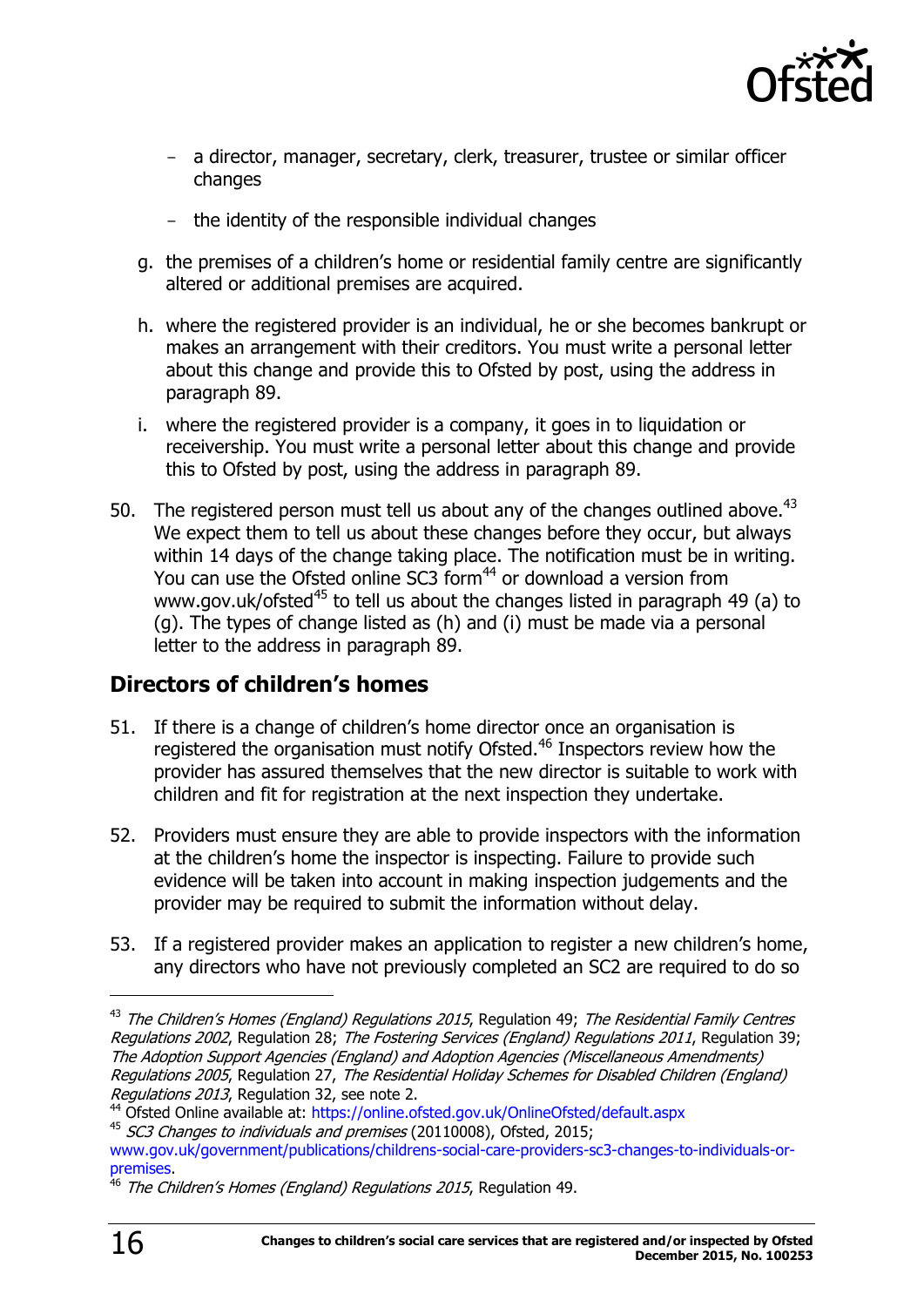

as part of the new application. Directors of children's homes are not required to obtain a Disclosure and Barring Service certificate.

54. Providers already registered must satisfy themselves that directors meet the fitness requirements and produce evidence at the appropriate stage for example at inspection or if they make an additional application to carry on a children's home.

### <span id="page-16-0"></span>**Changes to the symbol system that you use**

55. If you use a particular symbol system to aid communication with children and young people, please keep us updated about any changes you make to the types of symbol systems that you use. It is helpful for inspectors to know which systems are in use by a provider before they inspect. You can tell us about a change to the symbol systems you use by using the form on our website: Types of communication symbols used at our service.<sup>47</sup> You can return this form by post to the address in paragraph 89.

## <span id="page-16-1"></span>**Applying to register additional establishments or agencies**

- 56. This section provides information for registered providers who:
	- **D** buy an existing establishment or agency
	- wish to register a new establishment or agency
	- **n** move premises

j

- change their legal entity.
- 57. When a registered provider submits an application they must supply us with certain information.<sup>48</sup> This helps us to ensure that anyone who provides care and accommodation for vulnerable children and adults is suitable to do so. Where we already hold any information required in an application we will make the registration process as simple as possible. Please note that you do not need to supply information we already hold where it was supplied after 30 September 2010 and is unchanged.<sup>49</sup> You can use Ofsted online or our word versions of the SC1 and SC2 forms to apply to register establishments and agencies as identified in paragraph 5; these are available on our website.<sup>50</sup> You can return hard copy versions of applications by post to the address in paragraph 89.

<sup>&</sup>lt;sup>47</sup> Types of communication systems used at our service form (children's social care providers), Ofsted, 2009; [www.gov.uk/government/publications/childrens-social-care-types-of-communication-used.](http://www.gov.uk/government/publications/childrens-social-care-types-of-communication-used)

<sup>&</sup>lt;sup>48</sup> The Care Standards Act 2000 (Registration)(England) Regulations 2010, Regulation 3.

<sup>&</sup>lt;sup>49</sup> The Care Standards Act 2000 (Registration)(England) Regulations 2010, Regulation 3(5).

<sup>&</sup>lt;sup>50</sup> Completing your application pack to be a social care provider [www.gov.uk/apply-for-registration-as](http://www.gov.uk/apply-for-registration-as-a-childrens-social-care-provider-or-manager)[a-childrens-social-care-provider-or-manager](http://www.gov.uk/apply-for-registration-as-a-childrens-social-care-provider-or-manager)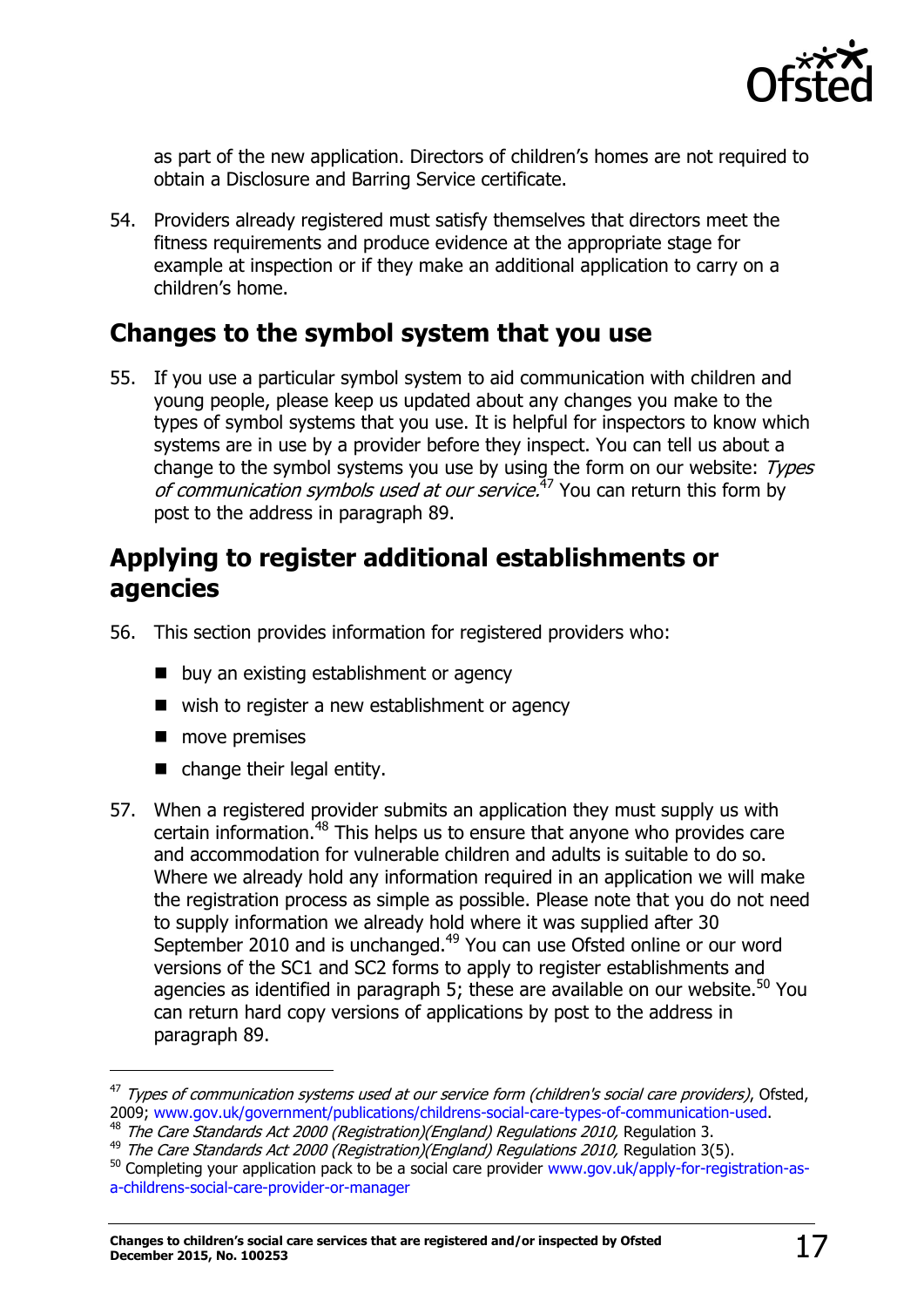

58. Application fees must be submitted with every application in order for Ofsted to commence processing this. The full fee must be submitted with any word version of applications. If you make an application via Ofsted Online we will verify that you have provided all the necessary information for us to process your application. If we consider your application documentation is complete you will receive a message with provides you with detail of how to pay the fee online. Please note that we will only commence processing your application once we receive your full application fee.

### <span id="page-17-0"></span>**Circumstances when a new application is required**

#### **An existing registered provider (organisation, partnership or sole trader) wishes to set up a new establishment or agency not previously registered**

- 59. We require a new application and fee for each new establishment or agency. The registered provider must complete an application via Ofsted online or supply Ofsted with word versions of the application forms  $SC1$  and  $SC2<sup>51</sup>$  with all the necessary additional documentation.
- 60. A separate application must be made for each proposed establishment or agency.<sup>52</sup> However, we do not require annual accounts, a business plan or a financial reference if these have been supplied to us in the previous 12 months.

### **An existing registered provider (organisation, partnership or sole trader) acquires one or a number of already registered establishments or agencies**

- 61. We require a new application and fee for each registered establishment or agency that an existing registered provider buys or acquires. Where this involves buying a number of existing establishments or agencies we do not require a full application form for each one. You can complete one hard copy SC1 in full and leave the details of the provider blank in any other SC1 forms you submit. If you make application via Ofsted online<sup>53</sup> you will be able to complete one form and use the reference number of this application to generate the other application forms before submitting these to Ofsted.
- 62. Please note that:
	- the **buyer cannot take on responsibility** for an establishment or agency until registration is complete. Registration is complete when the buyer has received the registration certificate for an establishment or agency.<sup>54</sup>

<sup>&</sup>lt;sup>51</sup> See previous reference

 $52$  SC1 [www.ofsted.gov.uk/resources/sc1-application-form-for-childrens-social-care;](http://www.ofsted.gov.uk/resources/sc1-application-form-for-childrens-social-care) SC2 [www.ofsted.gov.uk/resources/sc2-declaration-and-consent-form.](http://www.ofsted.gov.uk/resources/sc2-declaration-and-consent-form)

<sup>53</sup> Ofsted Online available at:<https://online.ofsted.gov.uk/OnlineOfsted/default.aspx>

<sup>54</sup> Care Standards Act 2000, Section 28(1)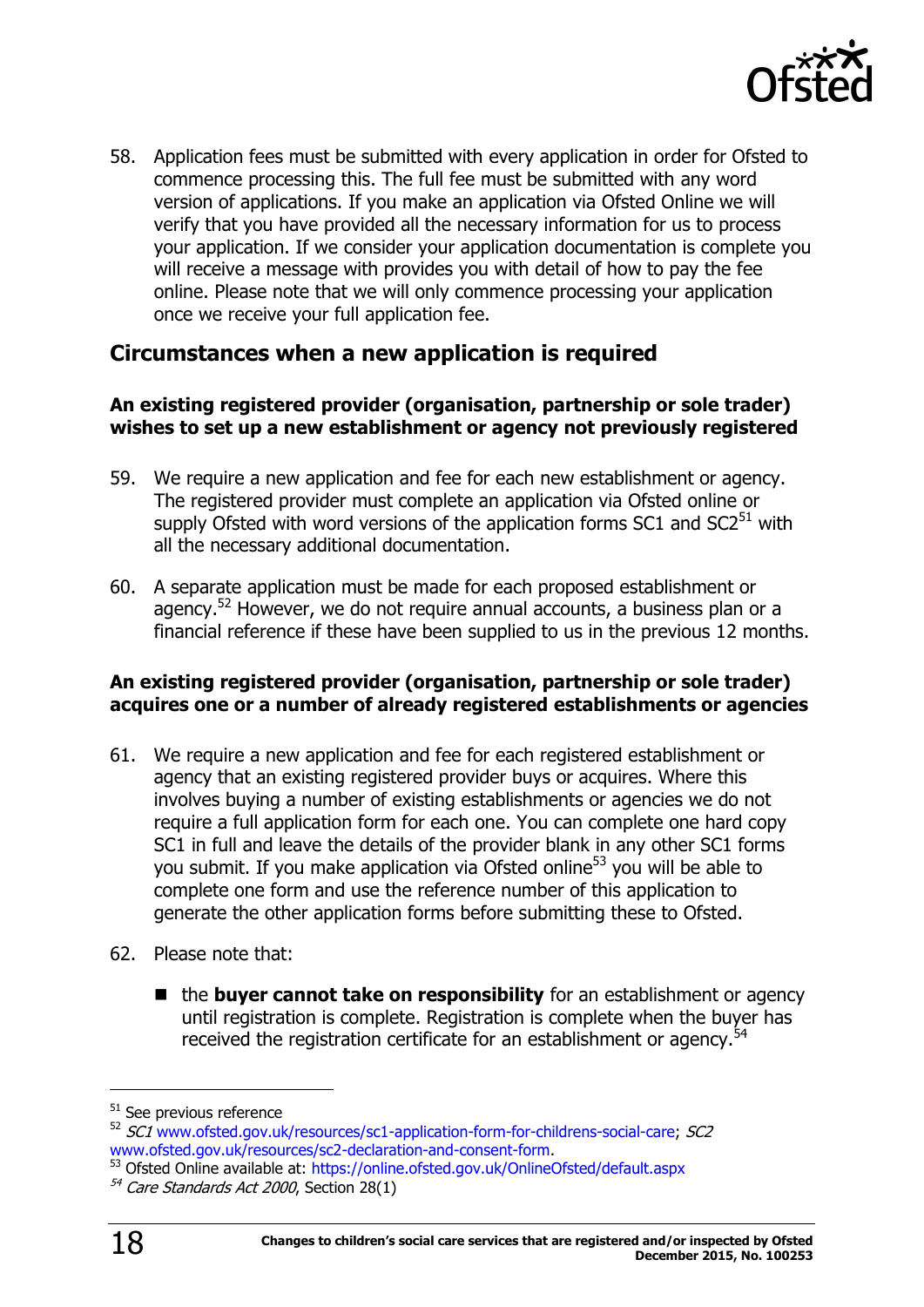

- where the existing establishment or agency has **uncompleted statutory requirements**, the buyer must provide an action plan that demonstrates how they will meet those requirements (this must include a timescale for completing each requirement).<sup>55</sup>
- $\blacksquare$  the seller remains responsible for the establishment or agency until they apply to voluntarily cancel their registration in writing: (see paragraphs 77 to 86) and this has been granted by Ofsted. Where continuity of care for children is an issue, the existing registered provider must not voluntarily cancel their registration until the new registration takes effect (the date on the certificate).
- 63. We may not need to carry out a full assessment of the premises or the manager. This will depend on the individual circumstances of the situation and the amount of information we hold about the buyer and the establishments or agencies that they run.

#### **An existing registered provider (organisation, partnership or sole trader) sells a franchise**

64. We require a new application and fee for each franchise. The franchisee (buyer) must register as the provider, not the franchisor (seller).

### **Changes of legal entity once registered**

j

- 65. Where a registered provider changes their legal entity; for example, where an individual becomes a registered company, a new application and application fee is required for each establishment or agency affected by the change. This is because a new legal entity requires a new registration.
- 66. As above (see paragraph 61), where this involves a registered provider buying a number of existing establishments or agencies, we do not necessarily require a fully completed hard copy application form for each one. We decide what level of checks we need to undertake depending on the individual circumstances of the situation. By using Ofsted online you will be able to complete one form and, before submitting this and use it to generate other application forms. The other application forms which you generate will be populated with information contained in the first application completed. Detail of how to do this is available when you log in to Ofsted online.<sup>56</sup>
- 67. If a company changes its Companies House registration number, it must submit a new application. In these circumstances, the registered provider has changed and, therefore, the establishment or agency must re-register.

 $55$  Care Standards Act 2000 (Registration)(England) Regulations 2010, regulation 3(6)

<sup>56</sup> Ofsted Online available at:<https://online.ofsted.gov.uk/OnlineOfsted/default.aspx>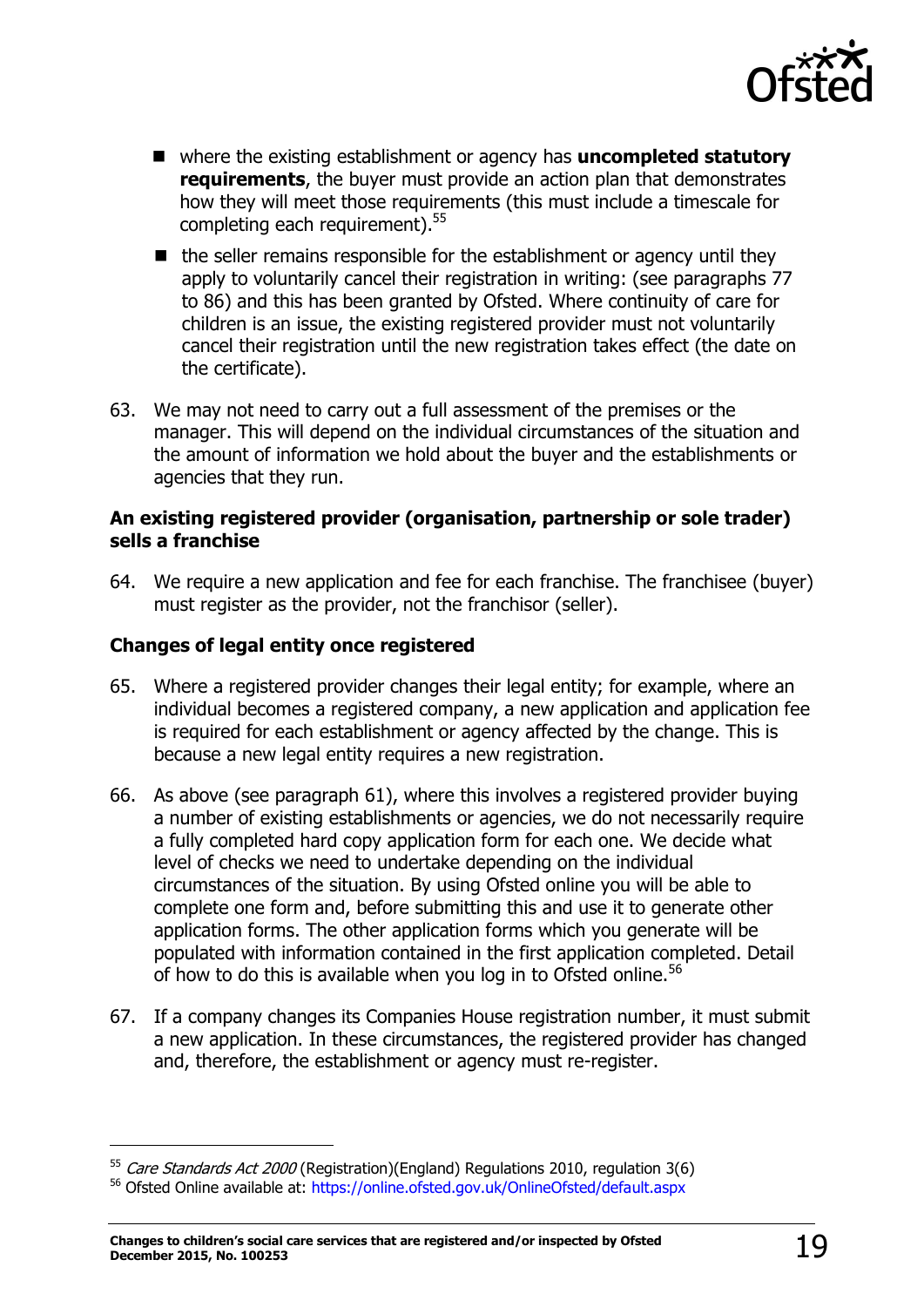

#### **Move to new premises**

- 68. If a registered provider of a children's home or residential family centre moves premises, they must apply and pay an application fee for registration at the new premises. They must also, at an appropriate point, apply to voluntarily cancel their registration in respect of the old premises. This is because the registration of an establishment is in respect of particular premises.
- 69. The service at the new premises cannot commence unless we have granted registration. This is the case even where changes of premises are temporary and short term; for example, where there is building work taking place. In emergency situations, such as where existing premises are flooded, we will work with the provider to complete the registration as soon as possible.
- 70. The provider must complete an application which includes everyone who makes up the proposed registered provider and an application for the proposed registered manager. We will decide if new checks are required for the provider and/or manager. Please see paragraphs 72 to 73 for more information.
- 71. Where an independent fostering agency or voluntary adoption agency move to new premises, or where the principal office of a holiday scheme changes, the provider should confirm the details in writing by post to the address provided in paragraph 89. If there are no substantial changes to the operation of the agency or holiday scheme a variation or new application are not required.

### **How we decide if new checks are necessary when registering a new establishment or agency for an already registered provider or when a provider moves the operation of a children's home to other premises**

- 72. We take account of any change to the establishment or agency and the service it provides as part of any decision we make to request new checks. For example, if the registered provider wishes to significantly alter their conditions of registration we determine whether the manager has the necessary qualifications, skills and knowledge to meet the needs of the proposed change. Where a children's home for children with emotional and behavioural difficulties applies to become a home for children with learning and physical disabilities, we may need to request new references to substantiate the proposed manager's ability to meet children's needs and the requirements of regulation.
- 73. The registration visit concentrates on how the new premises meet vulnerable children's and adults' needs and the registered provider's and manager's understanding of related safety issues. We may not need to carry out a full registration visit and fit person interviews. Where there are no significant changes to people working on the premises, or the manager or other aspects of the provision, we will as a minimum:
	- $\blacksquare$  interview the applicant and proposed manager about the intentions for the establishment or agency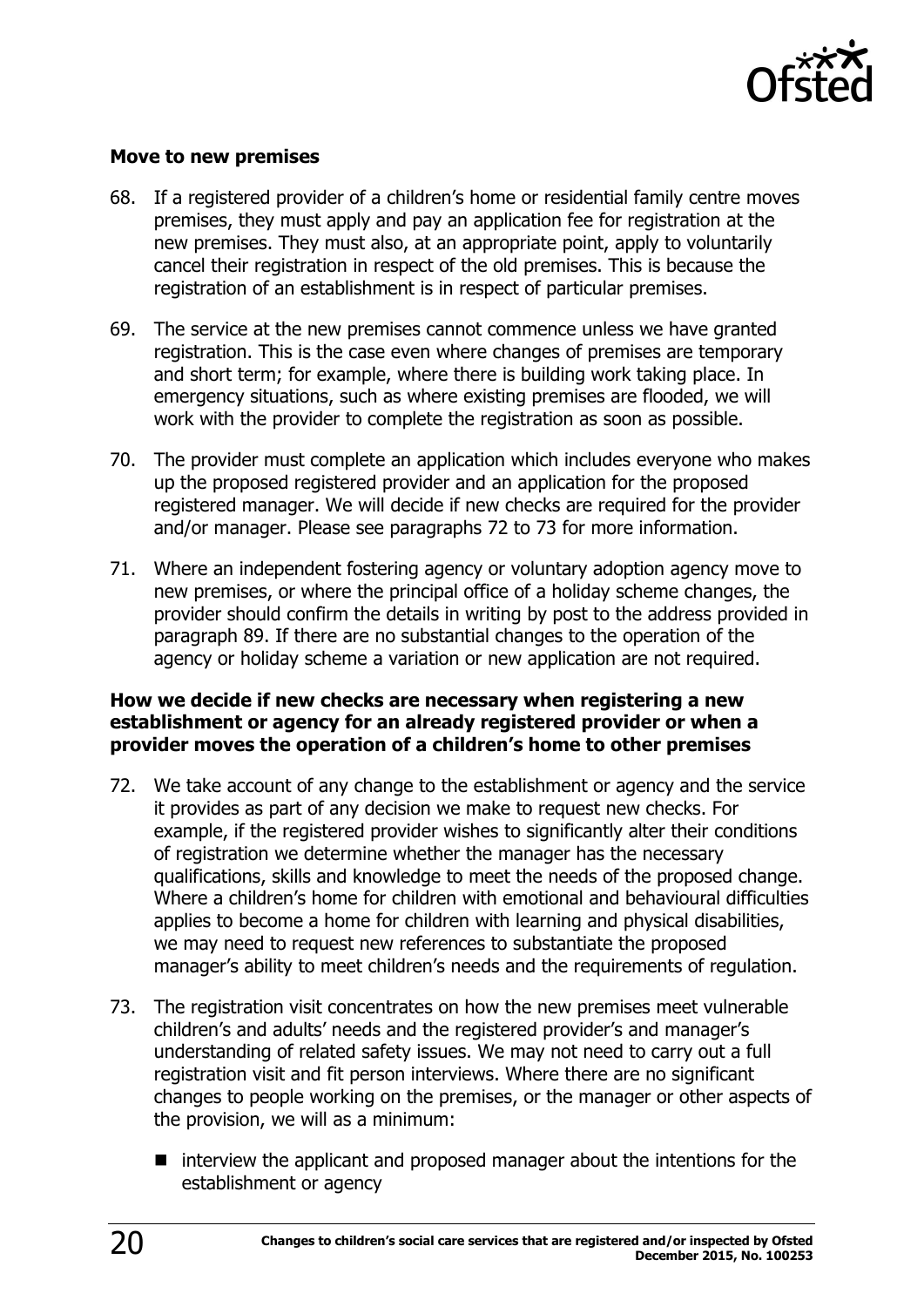

- $\blacksquare$  review the policies and procedures the applicant wishes to introduce, and how these differ from those already in place
- $\blacksquare$  check the date of the last inspection and its findings, including how any statutory requirements or recommendations have been met
- $\blacksquare$  review any conditions of registration in place.

### <span id="page-20-0"></span>**Circumstances where a new application is not required**

### **Acquiring a company and running it under the existing company name**

- 74. Sometimes an organisation acquires a company and chooses to continue to run it as that company with no change to the responsible individual or registered manager. Where the registered company name and registered company number remain the same and it continues to trade under the existing company name we do not require a new application(s).
- 75. In these circumstances, please read our guidance on changes to the registered person in paragraphs 13 to 14. If there is any change to the responsible individual, please follow guidance in paragraphs 15 to 17 and, the guidance in Annex A. If there is a change to the registered manager please follow guidance in paragraphs 18 to 20.

### **Changes of name and registered addresses**

 $\overline{a}$ 

76. Registered providers sometimes change their name, or change the registered head office address (not the establishment or agency address). As the registered provider remains the same we do not need a new application.

# <span id="page-20-1"></span>**An additional branch is opened or an existing branch changes size (voluntary adoption agencies)**

- 77. A voluntary adoption agency must notify Ofsted if it intends to commence operation of a new branch. Any premises used for the purpose of an agency must be inspected by Ofsted at least once every three years. The annual fee payable by an agency is dependent on the number and size of its branches.
- 78. A branch means premises of the organisation, other than its principal office, where some or all of the main functions/key activities are performed. A 'small branch' for fees purposes is defined in legislation.57,58 The responsible individual or other senior officer of the registered agency must complete an SC4 form

 $57$  The functions of a VAA comprise 'making arrangements for the adoption of children' under section 2(5) of the Adoption and Children Act 2002.

<sup>&</sup>lt;sup>58</sup> The Her Majesty's Chief Inspector of Education, Children's Services and Skills (Fees and Frequency of Inspections) (Children's Homes etc.) Regulations 2015; [http://www.legislation.gov.uk/uksi/2015/551/contents/made.](http://www.legislation.gov.uk/uksi/2015/551/contents/made)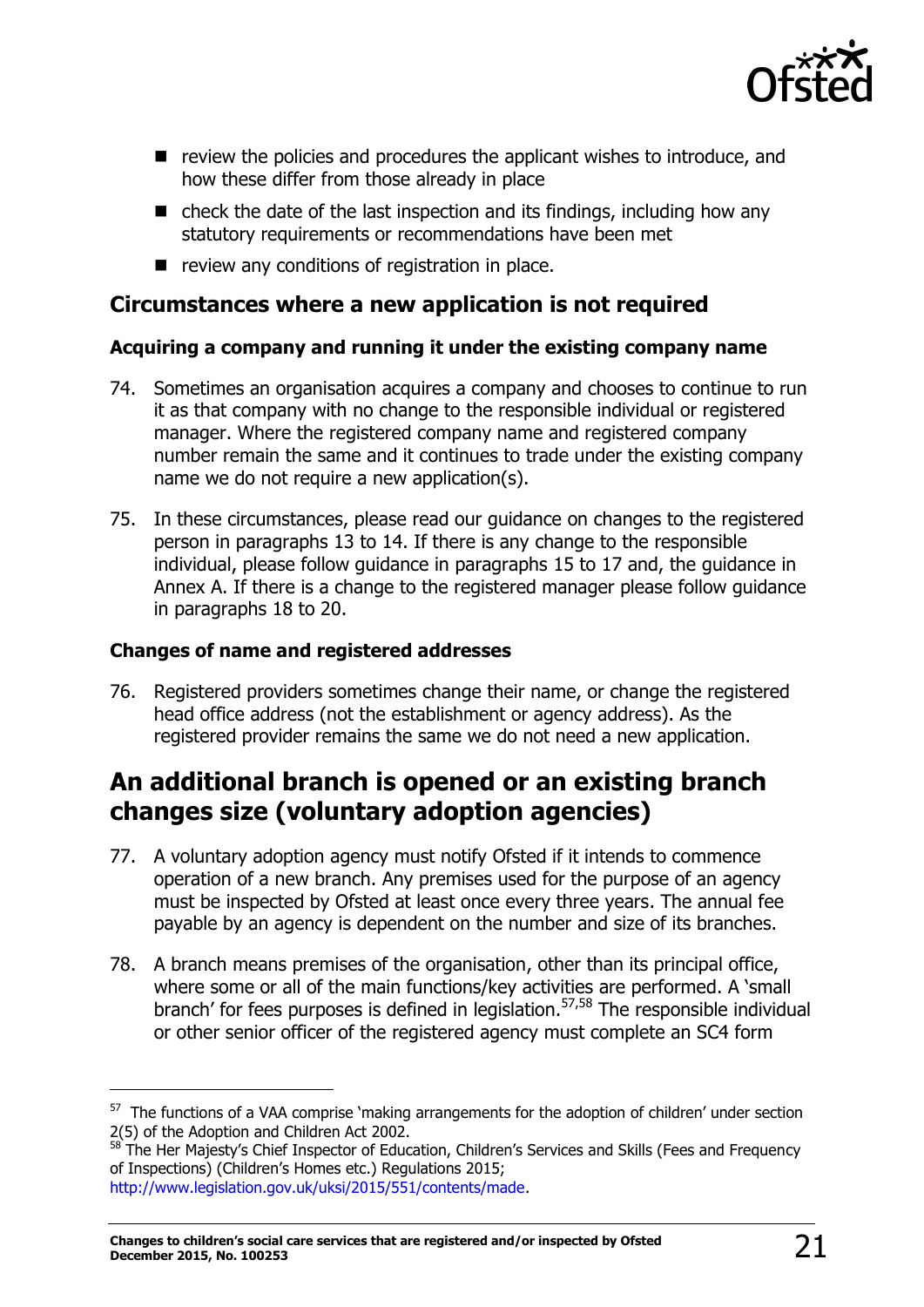

(notification of new branch or change in branch size) $59$  on behalf of the agency and return it to Ofsted at least 28 days before the agency starts to operate from the new branch or the change in size. You can download the form from the Ofsted website and return it to us at the address provided in paragraph 89.

# <span id="page-21-0"></span>**Cancelling registration**

- 79. If a registered provider no longer wishes to carry on a registered establishment or agency, they must apply to 'voluntarily cancel' their registration with Ofsted.<sup>60</sup>
- 80. You do not pay a fee if you make an application to voluntarily cancel your registration.
- 81. To cancel a registration, the registered provider must:
	- **E** apply in writing on a form approved by Ofsted. The application to cancel a registration can be made by post to the address in paragraph 89.
	- make the application no less than three months before the date they want the cancellation to take effect
	- **P** provide specific information detailed in regulation 13 of The Care Standards Act 2000 (Registration) (England) Regulations 2010.<sup>61</sup>
- 82. If the registered provider does not complete the steps outlined in paragraph 79 we may decide to cancel the registration. For individuals registered in respect of a children's home this will disqualify them from carrying on, or being concerned in the management of, having a financial interest in, or working at a children's home in the future without receiving our written consent.<sup>62</sup>
- 83. You can download the application form for voluntarily cancelling a registration from our website<sup>63</sup> and submit this by post. If you contact us to apply to cancel your registration, we will tell you how to access this application form or send one to you. You must send the completed form back to us at the address in paragraph 89.

 $59$  SC4 Notification of a new voluntary adoption agency branch, Ofsted, 2015;

[www.gov.uk/government/publications/voluntary-adoption-agencies-sc4-notification-of-new-branch.](http://www.gov.uk/government/publications/voluntary-adoption-agencies-sc4-notification-of-new-branch) <sup>60</sup> For information on applying to voluntarily cancel a manager's registration please see paragraphs 21- 24.

 $61$  Care Standards Act 2000 (Registration) (England) Regulations 2010, Regulation 13, [www.legislation.gov.uk/uksi/2010/2130/regulation/10/made.](http://www.legislation.gov.uk/uksi/2010/2130/regulation/10/made)

 $62$  [See](http://see/) the 'Disqualification and written consent' section in the *Social care compliance handbook*, Ofsted, 2014: [www.gov.uk/government/publications/social-care-compliance-handbook-from](http://www.gov.uk/government/publications/social-care-compliance-handbook-from-september-2014)[september-2014](http://www.gov.uk/government/publications/social-care-compliance-handbook-from-september-2014) 

 $63$  Application for cancellation of registration (070094), Ofsted, 2015; [www.gov.uk/government/publications/social-care-apply-to-cancel-registration.](http://www.gov.uk/government/publications/social-care-apply-to-cancel-registration)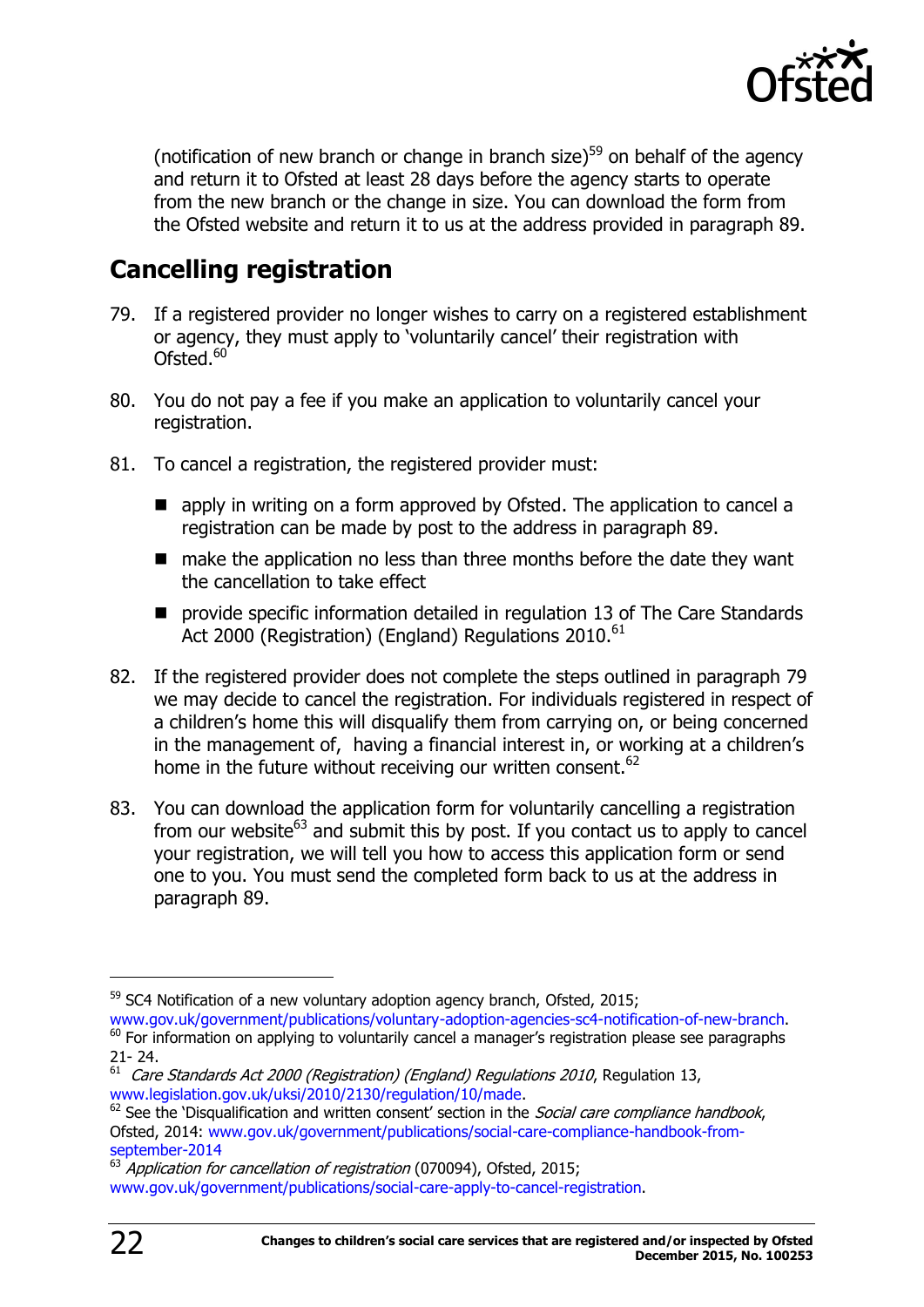

- 84. When we receive an application to voluntarily cancel a registration, we contact the registered provider by telephone to confirm:
	- $\blacksquare$  the date of closure
	- $\blacksquare$  the arrangements made for the future care of the children and young people or adult service users
	- that information has been given about the proposed closure to:
		- $-$  the children or young people and any adult service users
		- any representatives of the children or young people and adult service users
		- $-$  the local authority in whose area the home is situated.

Please note the registered provider is required to give us the above information.

- 85. Where less than three months' notice has been given, the registered provider must tell us whether the establishment or agency has ceased to be financially viable, or will cease to be financially viable within the next 12 months. $^{64}$
- 86. The registered provider should not:

- $\blacksquare$  sell a registered establishment or agency without applying to cancel the registration. Please see paragraphs 56 to 58 for further guidance on what to do when selling an establishment or agency to someone else
- cease operating without applying to voluntarily cancel the registration unless they intend to close the establishment or agency while retaining its registration.
- 87. If we agree to cancel a registration, the provider must return the registration certificate by the agreed date of cancellation.
- 88. There may be occasions where we refuse a registered person's application to voluntarily cancel their registration. This may occur where we are in the process of taking compliance action against the person or where we have serious concerns regarding his or her fitness. Further information on this is available in the 'Cancellation of registration' section of the Social care compliance handbook.<sup>65</sup>

 $64$  Care Standards Act 2000 (Registration) (England) Regulations 2010, 13(4)(f), see note 1. <sup>65</sup> Social Care Compliance Handbook (140136), Ofsted, 2014: [www.gov.uk/government/publications/social-care-compliance-handbook-from-september-2014](http://www.gov.uk/government/publications/social-care-compliance-handbook-from-september-2014)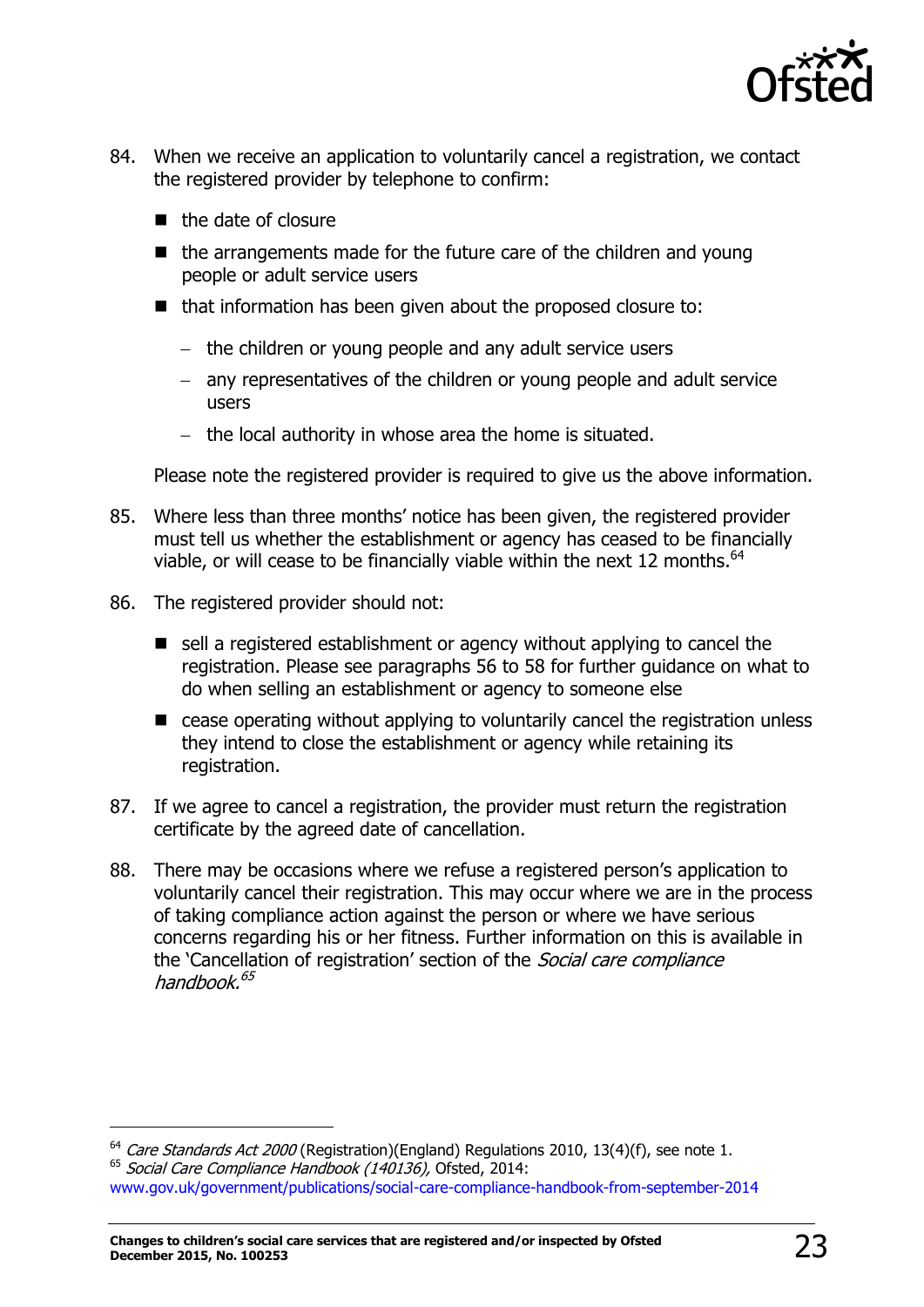

# <span id="page-23-0"></span>**Changes to a local authority fostering or adoption agency**

89. Local authority adoption and fostering services must notify Ofsted in writing when a manager changes. We also ask local authorities to notify us if the nominated person changes, but they are not required by law to do so. Local authorities can notify us of this change via an SC3 form on Ofsted online or by downloading a version from www.gov.uk/ofsted $^{66}$  returning this by post to the address in paragraph 89.

<sup>&</sup>lt;sup>66</sup> SC3 Changes to individuals and premises (20110008), Ofsted, 2015; [www.gov.uk/government/publications/childrens-social-care-providers-sc3-changes-to-individuals-or](http://www.gov.uk/government/publications/childrens-social-care-providers-sc3-changes-to-individuals-or-premises)[premises.](http://www.gov.uk/government/publications/childrens-social-care-providers-sc3-changes-to-individuals-or-premises)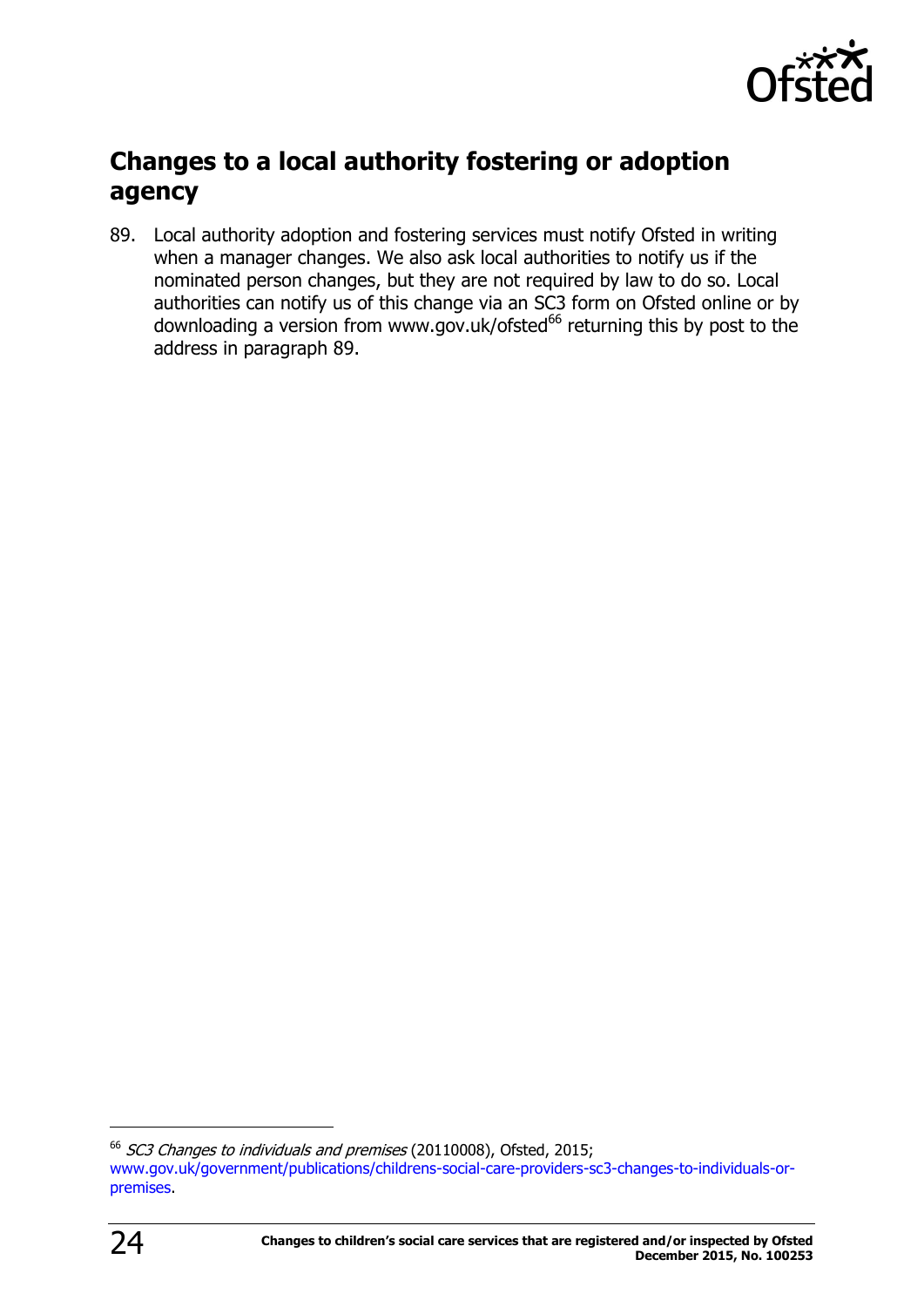

# <span id="page-24-0"></span>**How to obtain more information**

- 90. We have other guidance about children's social care establishments and agencies on our website.<sup>67</sup>
- 91. To obtain copies of any of Ofsted's guidance or obtain forms mentioned in this document you can:
	- $\blacksquare$  follow the links in this document if you are using it online
	- download the quidance from www.gov.uk/ofsted
	- $\blacksquare$  telephone our help line 0300 123 1231 and ask us to send you specific guidance or application forms
	- write to us at the following address:

Ofsted Piccadilly Gate Store street **Manchester** 

M1 2WD.

You can also return information and applications to us at the above address.

### <span id="page-24-1"></span>**Useful legislation and guidance**

92. We have a list of useful legislation and statutory quidance on our website. $^{68}$ You are strongly advised to check that the links provide the most up to date information. You can also contact The Stationery Office on 0870 600 5522 for hard copies of regulations.

<sup>&</sup>lt;sup>67</sup> See below

<sup>&</sup>lt;sup>68</sup> Register as a children's social care provider or manager www.gov.uk/apply-for-registration-as-achildrens-social-care-provider-or-manager.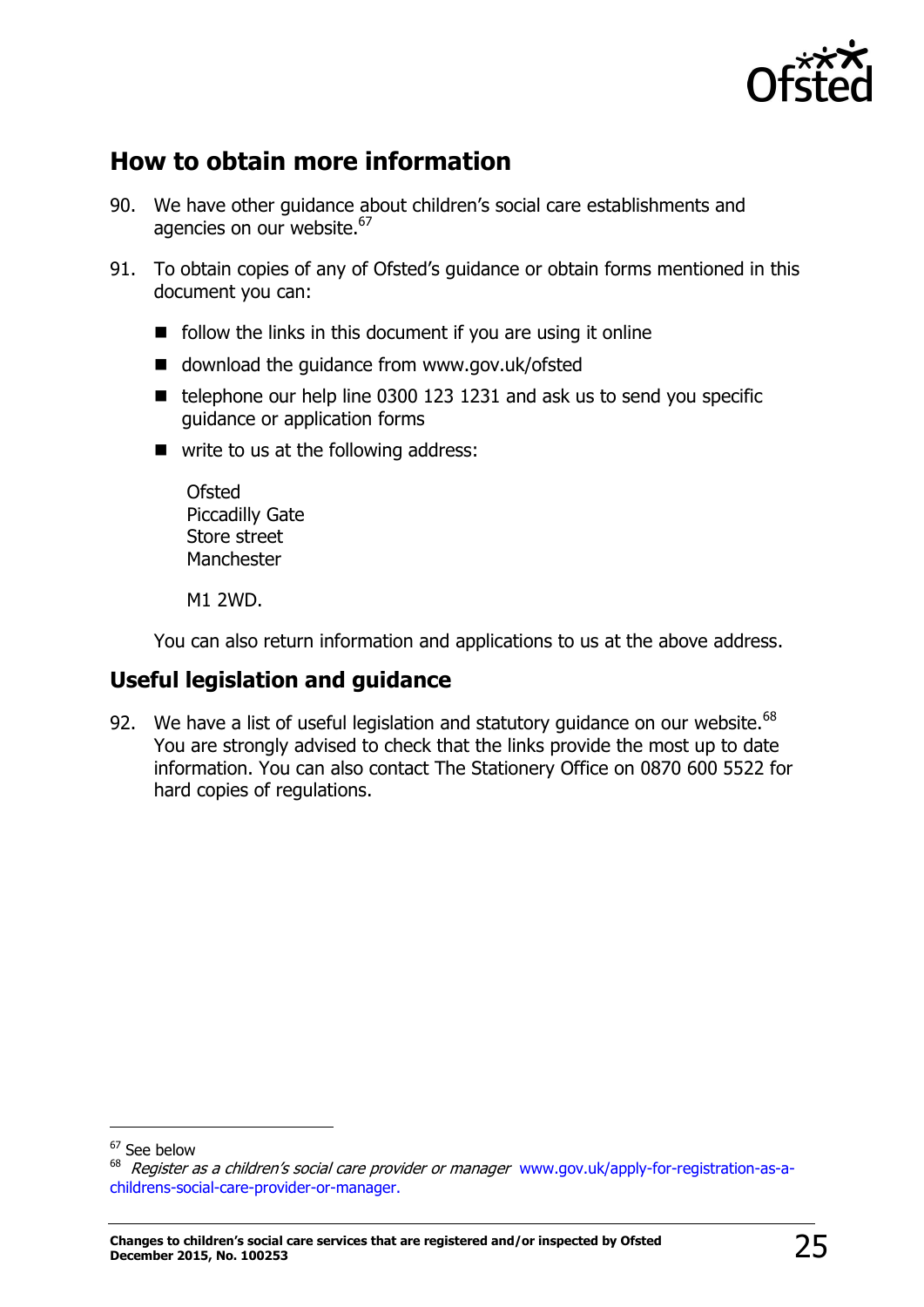

# <span id="page-25-0"></span>**Annex A: Checks on responsible individuals who are appointed to supervise the management of an establishment or agency which is registered with Ofsted**

- 1. A provider must demonstrate to Ofsted that the responsible individual they appoint is able to meet the requirements of regulation. Ofsted's inspectors will scrutinise the steps providers have taken to determine that a responsible individual who has been appointed to a registered establishment or agency is fit to supervise the management of an establishment or agency.
- 2. This scrutiny will apply in situations where:
	- $\blacksquare$  the identity of a responsible individual changes.
	- a person acting as responsible individual becomes responsible for the management of another registered establishment or agency that they did not supervise on 31 March 2014.
- 3. The following establishments and agencies, are included:
	- adoption support agencies
	- children's homes, including secure children's homes and schools dually registered as children's homes
	- independent fostering agencies
	- $\blacksquare$  residential family centres
	- voluntary adoption agencies

(Please note this does not include residential holiday schemes for disabled children.)

4. Having a responsible individual in post at all times who is accountable for the supervision of the management of an establishment or agency helps to protect children, young people and, where appropriate, adult service users. It also supports a provider to improve the quality of the service they offer and ensures that the organisation which is registered as the provider has a direct link to the operation of the establishment or agency on the ground. Further, it is a requirement of regulation. 69

j

 $69$  The Adoption Support Agencies (England) and Adoption Agencies (Miscellaneous Amendments) Regulations 2005, Regulation 7

The Children's Homes (England) Regulations 2015, Regulation 26;

The Fostering Services (England) Regulations 2011, Regulation 5

The Residential Family Centre Regulations 2002, Regulation 5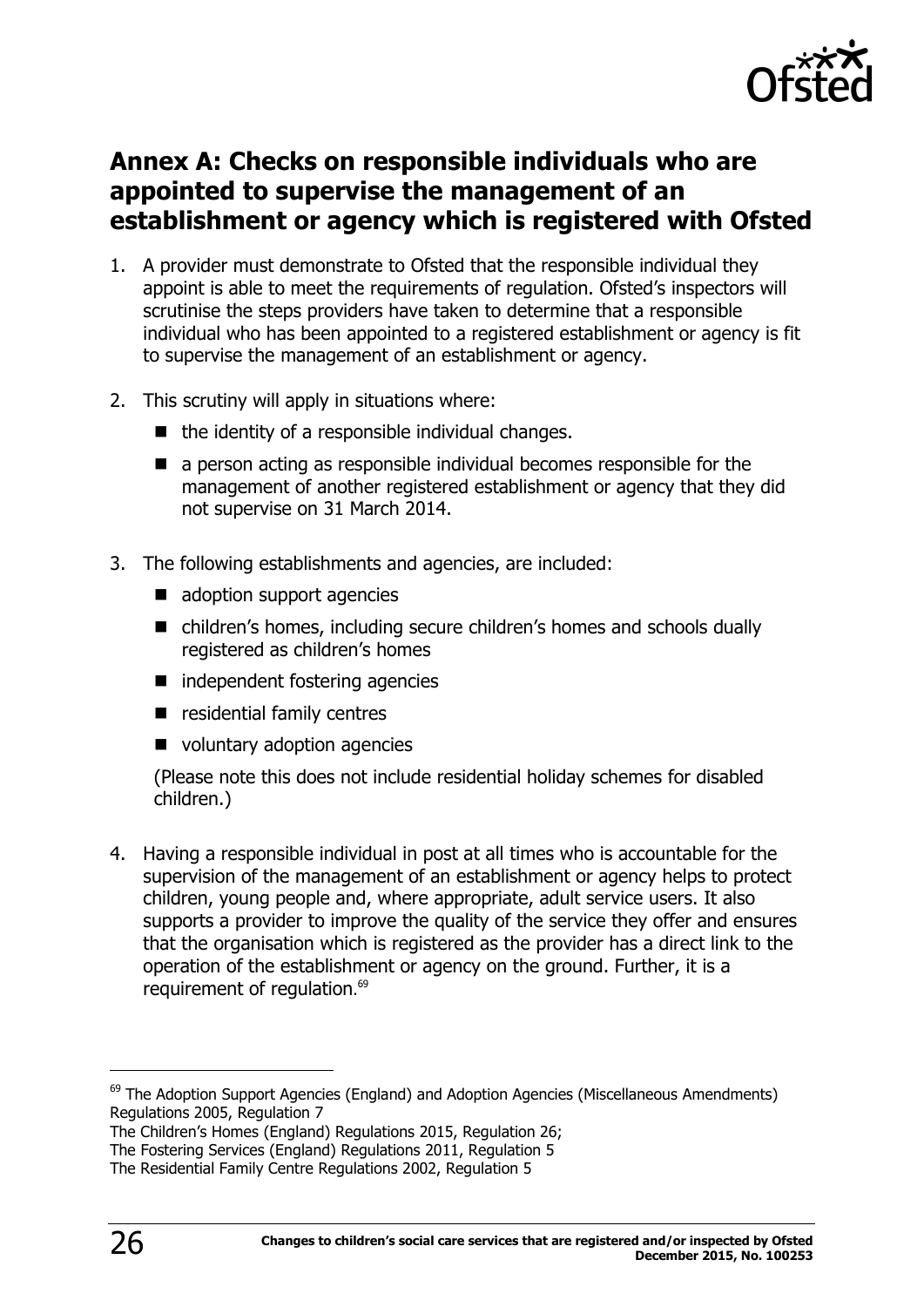

- 5. Providers are therefore expected to ensure that:
	- $\blacksquare$  the person they appoint as a responsible individual satisfies the legal obligation relating to their fitness in the relevant regulations
	- $\blacksquare$  the length of time registered establishments or agencies remain without a responsible individual is minimal.
- 6. A provider must demonstrate to Ofsted that the responsible individual they appoint:
	- has an effective knowledge and understanding of:
		- law and practice relating to looked after children
		- safeguarding and child protection
		- law and guidance in relation to the establishment or agency that he or she will be responsible for including: applicable regulations; national minimum standards; and, statutory guidance
	- has the skills, knowledge and ability to carry on the establishment or agency in a way which promotes both good practice and continuous improvement
	- has the business and management skills to supervise the management of the establishment or agency efficiently and effectively
	- can demonstrate that she or he, or another official within the organisation, has the necessary financial skills and expertise to ensure the establishment or agency is run on a sound financial basis. This includes the long-term financial viability of the establishment or agency.
	- has completed all checks required under service specific regulations completed and these were satisfactory.<sup>70</sup>
- 7. It is a legal requirement for registered providers to notify Ofsted if a change of the responsible individual is proposed or has occurred. This must be done immediately wherever possible, but always within 14 days of the change. $71$

The Children's Homes (England) Regulations 2015, Schedule 2;

 $70$  The Adoption Support Agencies (England) and Adoption Agencies (Miscellaneous Amendments) Regulations 2005, Schedule 2;

The Fostering Services (England) Regulations 2011, Schedule 1;

The Residential Family Centre Regulations 2002, Schedule 2.

<sup>&</sup>lt;sup>71</sup> Regulations state that registered providers must notify Ofsted 'as soon as it is practical to do so' – we determine this usually means within a few days of the change of responsible individual but at the most within 14 days of the change.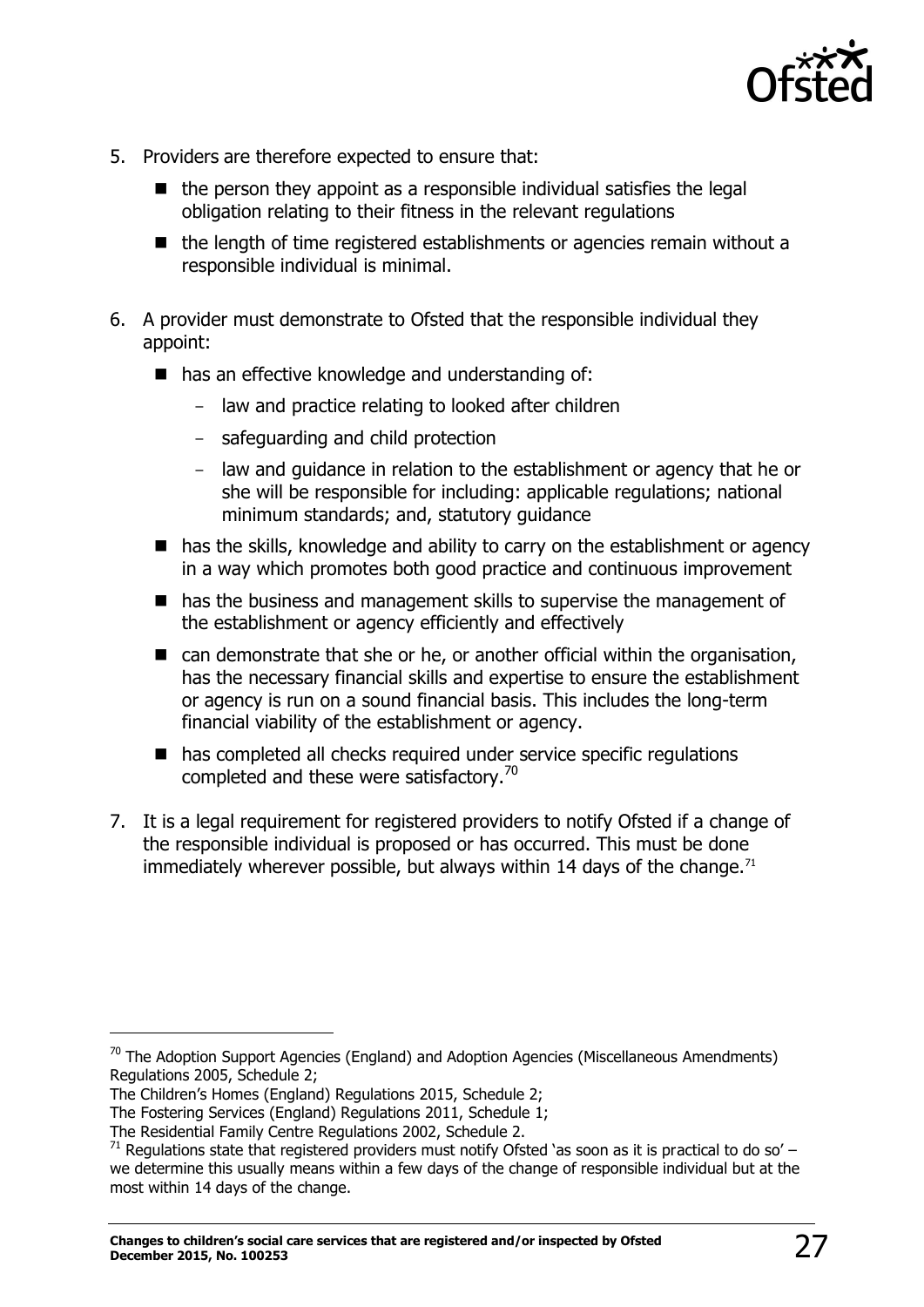

- 8. If the registered provider does not inform us that the responsible individual has changed within 14 days Ofsted will treat this as a breach of the relevant regulations and we may take action against the registered provider.<sup>72</sup> For example, we may issue a compliance notice: it is an offence not to comply with any compliance notice that we issue.
- 9. Once Ofsted receives such a notification, or becomes aware by other means, of a change in responsible individual, we will request in writing the relevant information listed in paragraph 6. Ofsted's written request will include a timescale for the submission of the relevant information. This will usually be 10 working days from receipt of the request. The information submitted must demonstrate that the provider has complied with legal requirements with regard to the selection and fitness of the responsible individual in question. If Ofsted does not receive the information within the specified timeframe detailed in the written request we will convene a case review to decide whether further action is required; including triggering an inspection. For further information about case reviews please refer to guidance within the *Social care compliance handbook*.<sup>73</sup>
- 10. Ofsted's written request for information about the responsible individual will ask a provider to include, but may not be limited to:
	- evidence of a Disclosure and Barring Service (DBS) certificate and confirmation that they subscribe to the DBS update service, or evidence of their status check if the person already subscribes to the DBS online update service
	- $\blacksquare$  evidence that all checks required under service specific regulations were completed, and were satisfactory, and the provider has undertaken a satisfactory assessment of the person's fitness in line with other detail in paragraph 6<sup>74</sup>
	- a fit person questionnaire completed by the responsible individual<sup>75</sup>
	- any other information Ofsted considers necessary to determine whether the provider is observing its legal obligations with regard to the appointment of the responsible individual

 $73$  Social care compliance handbook, Ofsted, 2014:

 $72$  Not telling Ofsted about a change of a responsible individual of a children's home, independent fostering agency and residential holiday scheme for disabled children is a breach of regulation. Not telling Ofsted about a change of responsible individual for a voluntary adoption agency, adoption support agency or residential family centre is an offence.

[www.gov.uk/government/publications/social-care-compliance-handbook-from-september-2014](http://www.gov.uk/government/publications/social-care-compliance-handbook-from-september-2014)  $74$  The Adoption Support Agencies (England) and Adoption Agencies (Miscellaneous Amendments) Regulations 2005, Schedule 2;

The Children's Homes (England) Regulations 2015, Schedule 2;

The Fostering Services (England) Regulations 2011, Schedule 1;

The Residential Family Centre Regulations 2002, Schedule 2.

 $75$  Fit person questionnaires: registered manager and registered provider or responsible individual: [www.gov.uk/government/publications/childrens-social-care-fit-person-assessment-questionnaires](http://www.gov.uk/government/publications/childrens-social-care-fit-person-assessment-questionnaires)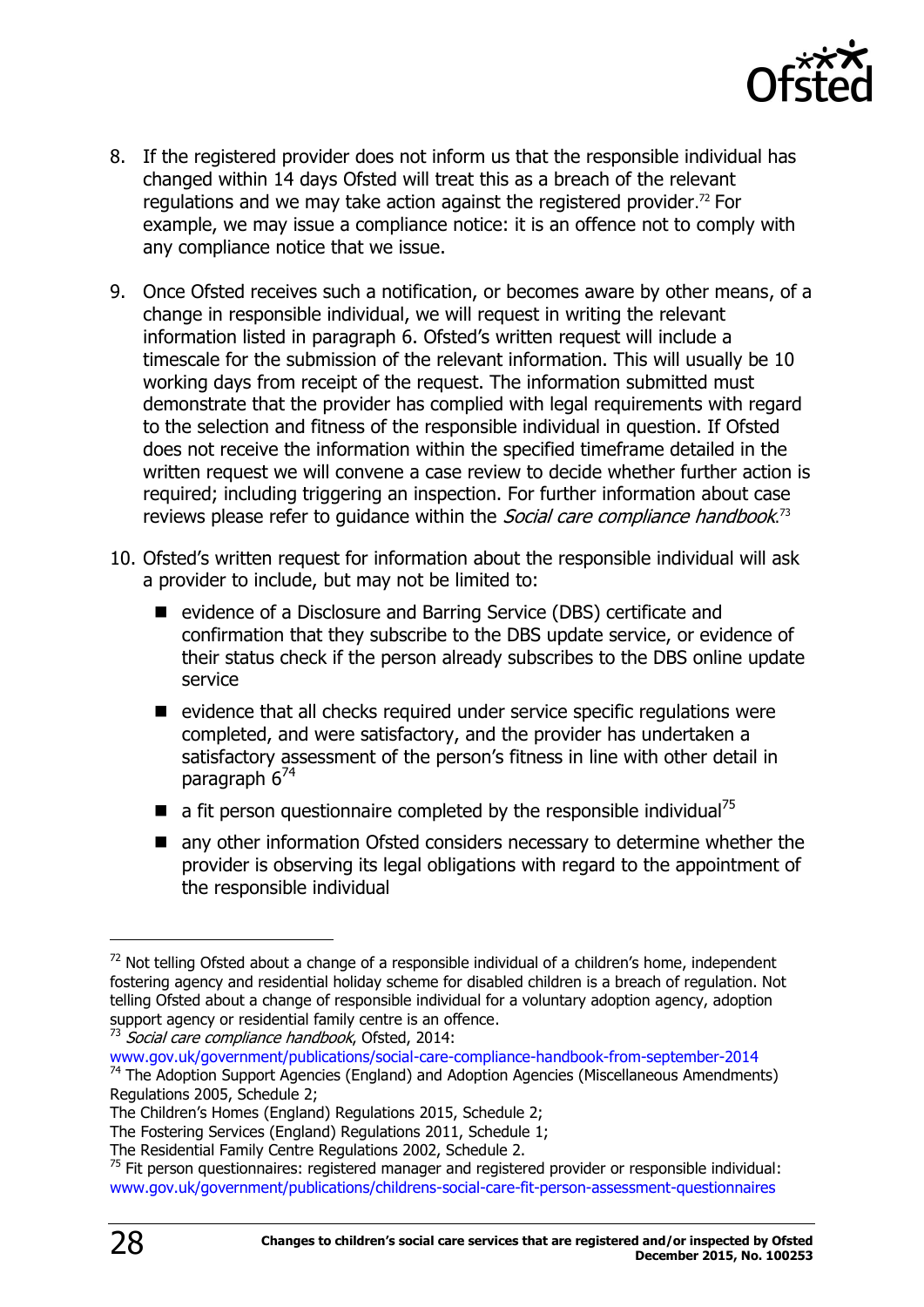

- detail of the establishments and agencies the responsible individual supervises or will supervise.
- 11. Subject to an inspector's review of the information in the paragraph above, an interview with the responsible individual may be necessary to establish whether the provider has nominated a responsible individual who is fit.
- 12. If concerns arise about the responsible individual's fitness during this process, we must follow our procedures in the *Social care compliance handbook<sup>76</sup>* including convening a case discussion or case review immediately to consider what action to take, for example we may request further information from the provider or decide to take compliance action.

j

<sup>&</sup>lt;sup>76</sup> Social Care Compliance Handbook, Ofsted, 2014: [www.gov.uk/government/publications/social-care-compliance-handbook-from-september-2014](http://www.gov.uk/government/publications/social-care-compliance-handbook-from-september-2014)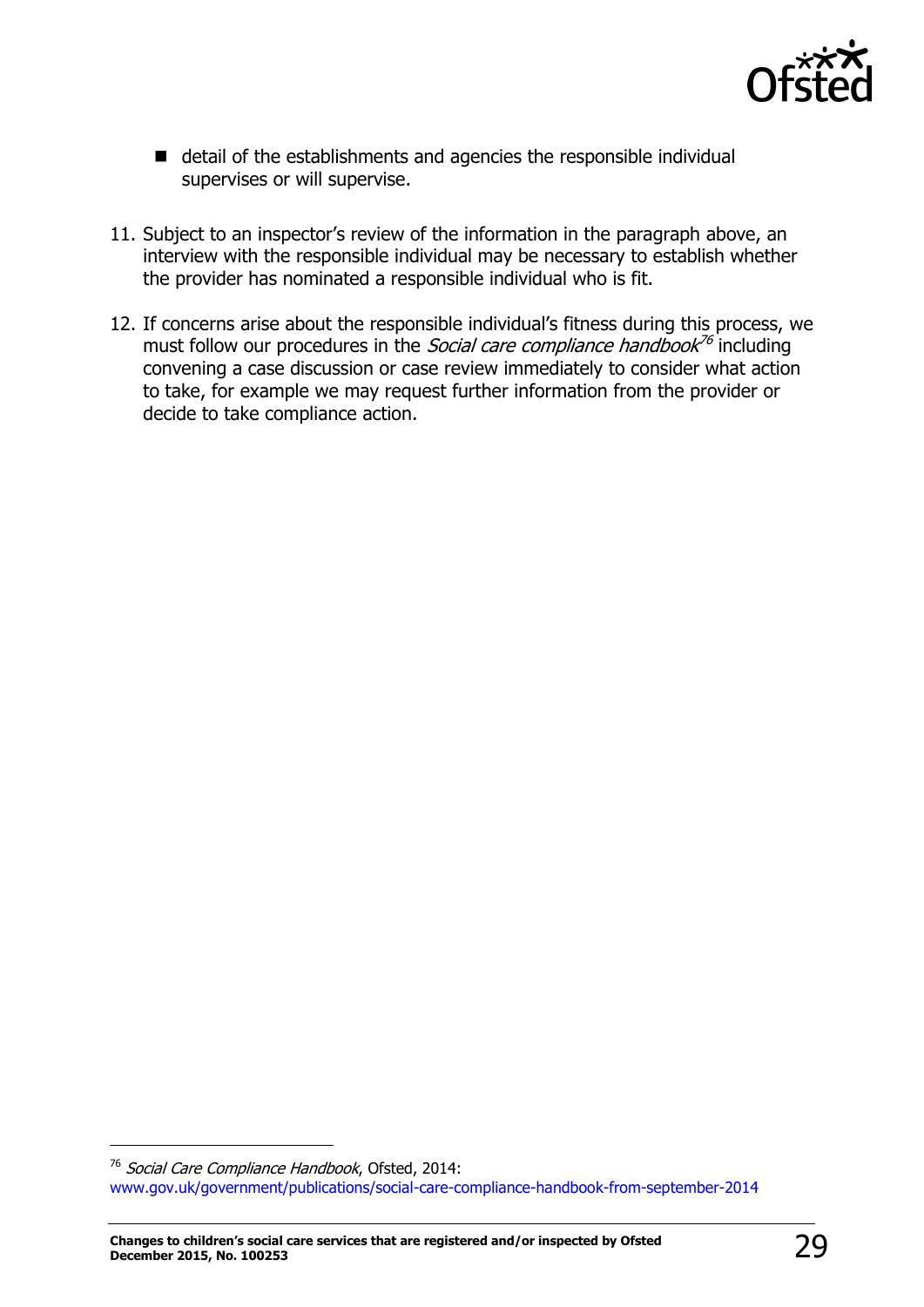

# <span id="page-29-0"></span>**Annex B: Changes to conditions of registration**

### **Introduction**

- 1. Once registered, a provider may request a change to their conditions of registration, including their categories of registration, by applying to remove, alter or request an additional condition. Full guidance on the conditions that can be applied at registration and the wording that Ofsted uses for different types of children's home and categories of registration is available in the *Guide to* registration for children's social care services. 77
- 2. In addition, Ofsted has powers to vary, remove or impose conditions on an existing registration under section 13(5)(a) and (b) of the Care Standards Act 2000. We use these wide powers to safeguard and promote the well-being of children and young people and to address specific issues relating to a particular children's home.

### **Specific circumstances where Ofsted may impose a new condition of registration or, vary or remove existing conditions of registration**

- 3. The registered person:
	- must reduce the number of children by the number of people aged 18 and over for which it also provides care and accommodation.
- 4. We do this, rather than process this via a variation request from a provider, to ensure that young people living at the home can continue to do so where they need to continue their education and to ensure that provider does not therefore incur a fee.
- 5. However, a provider must demonstrate that this is in a young adult's best interests. They must also demonstrate that it does not inhibit or detract from the safety and/or quality of care provided to other children and young people living at the home.

### **Categories of registration for children's homes**

6. Following registration, the provider and registered manager must monitor whether the categories in place continue to adequately reflect the home's statement of purpose. This includes monitoring whether the categories accurately describe the principle needs of the children and young people who live there, or who receive short breaks services. At inspection, inspectors take account of how well a provider and registered manager monitor that any categories of registration placed on the home accurately reflect the home's

j

 $77$  Guide to registration for children's social care services (090020), Ofsted, 2015; [www.gov.uk/government/publications/guide-to-registration-for-childrens-social-care-services](http://www.gov.uk/government/publications/guide-to-registration-for-childrens-social-care-services)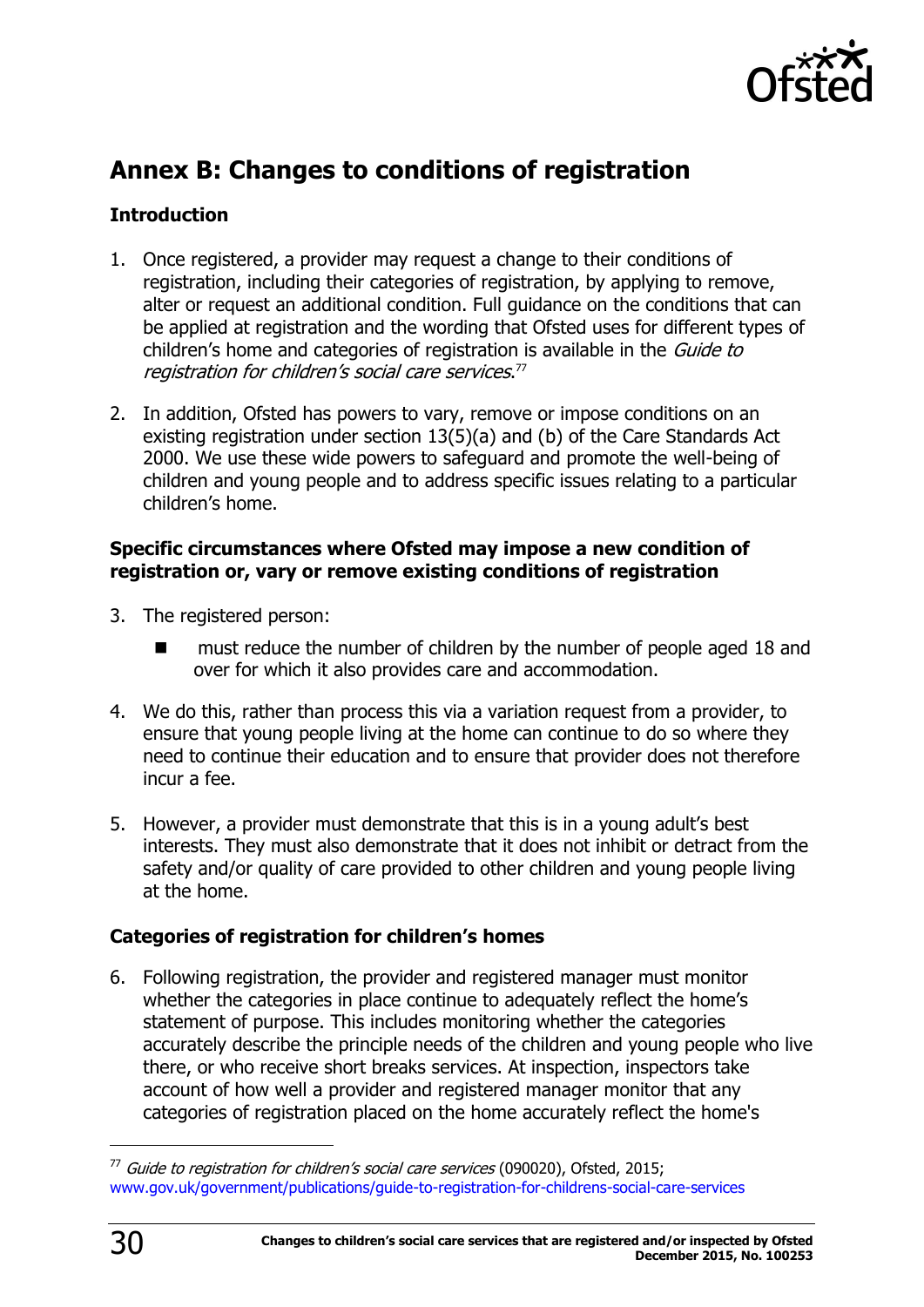

statement of purpose. Their findings will form part of their judgement about leadership and management.

- 7. Ofsted expects a provider to apply for a variation to their category/ies of registration if the main needs of the group of children and young people who they provide services to do not align with the categories of registration on their current certificate. See our full guidance on categories of registration in the Guide to registration for children's social care services.<sup>78</sup> We treat this as any other variation request.
- 8. Ofsted may limit the categories of registration where this is in children and young people's best interests. In those instances the condition must be worded using the words 'may only' as in the following examples. The registered person:
	- **may only** accommodate children with physical disabilities
	- **may only** accommodate children with learning disabilities.

This restricts the provider to only accommodating children and young people in the stated categories.

9. We only consider a provider has breached their conditions of registration in relation to categories if the certificate states that the registered person '**may only'** accommodate that category. Please see paragraphs 6 to 8 of this annex for more information.

### **Children's homes which accommodate young adults aged 18 years and over**

10. Where it is in child's best interests to live at a children's home past their 18th birthday, Ofsted will support this. However, there are some principles which such children's homes must adhere to in order to maintain their registration. These are set out in Guidance on inspecting and regulating childrens homes with accommodation for adults.<sup>79</sup>

### **Accommodating a mother with their baby at a children's home**

11. Where a children's home intends to accommodate a mother and her baby at a children's home, the overall numbers of the children's home must include the baby. However, if the home is a single-bedded home, this does not apply. For

 $78$  Guide to registration for children's social care services (090020), Ofsted, 2015; [www.gov.uk/government/publications/guide-to-registration-for-childrens-social-care-services](http://www.gov.uk/government/publications/guide-to-registration-for-childrens-social-care-services)

 $79$  Guidance on inspecting and regulating childrens homes with accommodation for adults (100116), Ofsted, July 2015; [www.gov.uk/government/publications/inspecting-childrens-homes-with](http://www.gov.uk/government/publications/inspecting-childrens-homes-with-accommodation-for-adults)[accommodation-for-adults.](http://www.gov.uk/government/publications/inspecting-childrens-homes-with-accommodation-for-adults)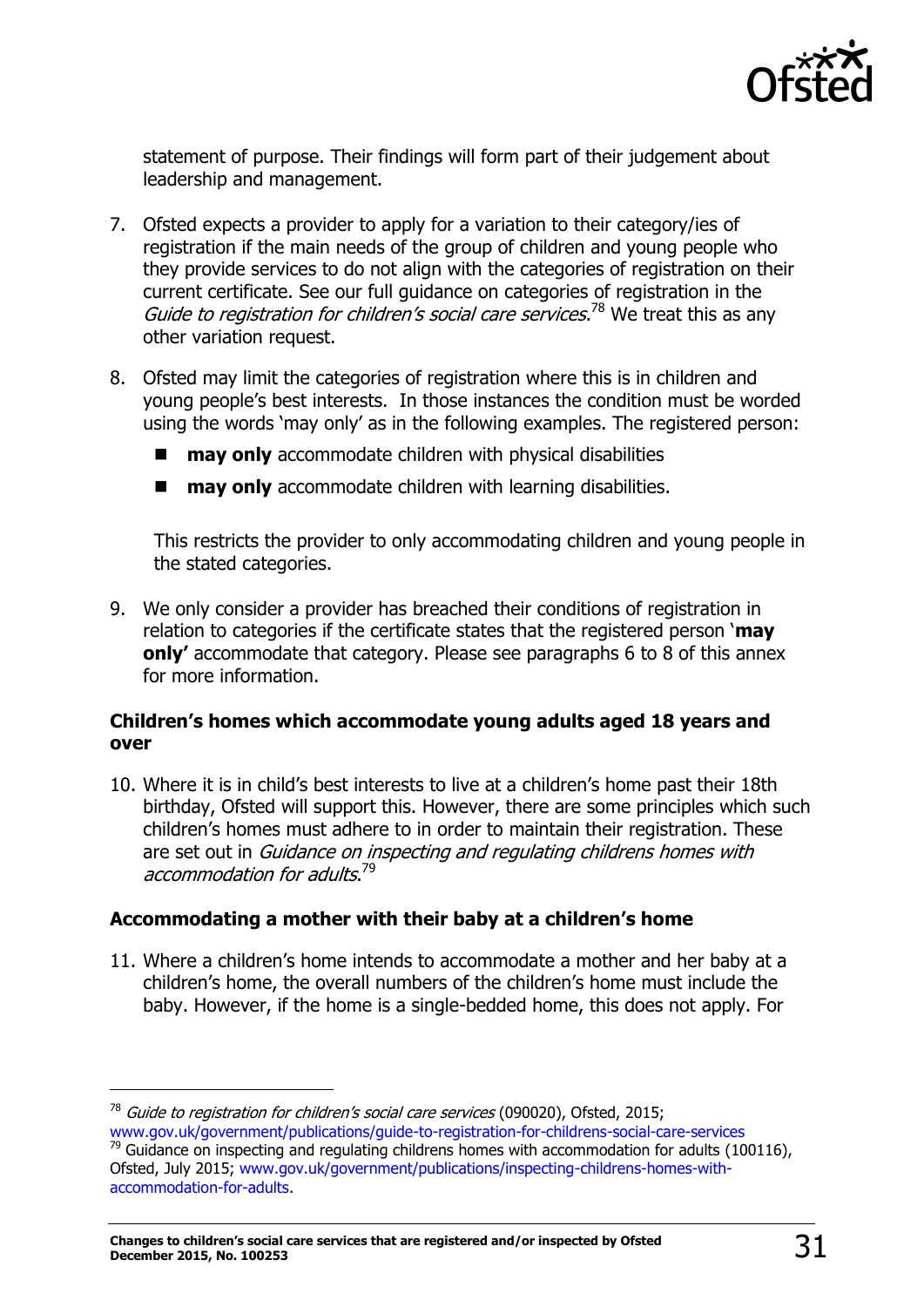

more information please refer to the Guide to registration for children's social care services. $^{\rm 80}$ 

12. Decisions to accommodate a mother with her baby at an already registered home must always be made in conjunction with a decision about whether this is in the best interests of the baby, their mother, and other children and young people living at the home. The facilities, space, staffing qualifications and skills, and external support services are crucial factors when deciding whether accommodating a mother and baby is appropriate even for a short period of time.

### **No child/children living at the children's home**

- 13. Where a home does not intend to accommodate children and young people and will remain closed for some time, interim inspections are completed and a condition that the home must notify Ofsted if they intend to accommodate a child or young person is imposed. The condition must be worded as follows. The registered person:
	- must inform Ofsted of their intention to admit children and young people three months before a child or young person will commence living at the homes.

### **Multi-sites**

- 14. If a provider wishes to extend their service to operate over more than one site $^{81}$ the following wording may be used. The registered person:
	- may only provide care and accommodation for up to x children at >insert name of site< and a further x children at >insert name of site<.

### **Mobile services**

15. There are a very small number of children's homes that are registered to provide mobile services. Please refer to Guidance for mobile services for more information. $82$  If a mobile service provider changes their operation they may have to apply for changes to their conditions of registration or we may impose additional conditions of registration. See the *Social care registration handbook* and Guide to registration for children's social care services for information.

j

 $80$  Guide to registration for children's social care services (090020), Ofsted, 2015; [www.gov.uk/government/publications/guide-to-registration-for-childrens-social-care-services](http://www.gov.uk/government/publications/guide-to-registration-for-childrens-social-care-services)

 $81$  See annex  $\overline{C}$  of the *Guide to registration for children's social care services* for more information about the registration of multi-site children's homes.

 $82$  Guidance for mobile services (100252), Ofsted, 2011; [www.gov.uk/government/publications/when](http://www.gov.uk/government/publications/when-mobile-services-must-register-as-childrens-homes)[mobile-services-must-register-as-childrens-homes.](http://www.gov.uk/government/publications/when-mobile-services-must-register-as-childrens-homes)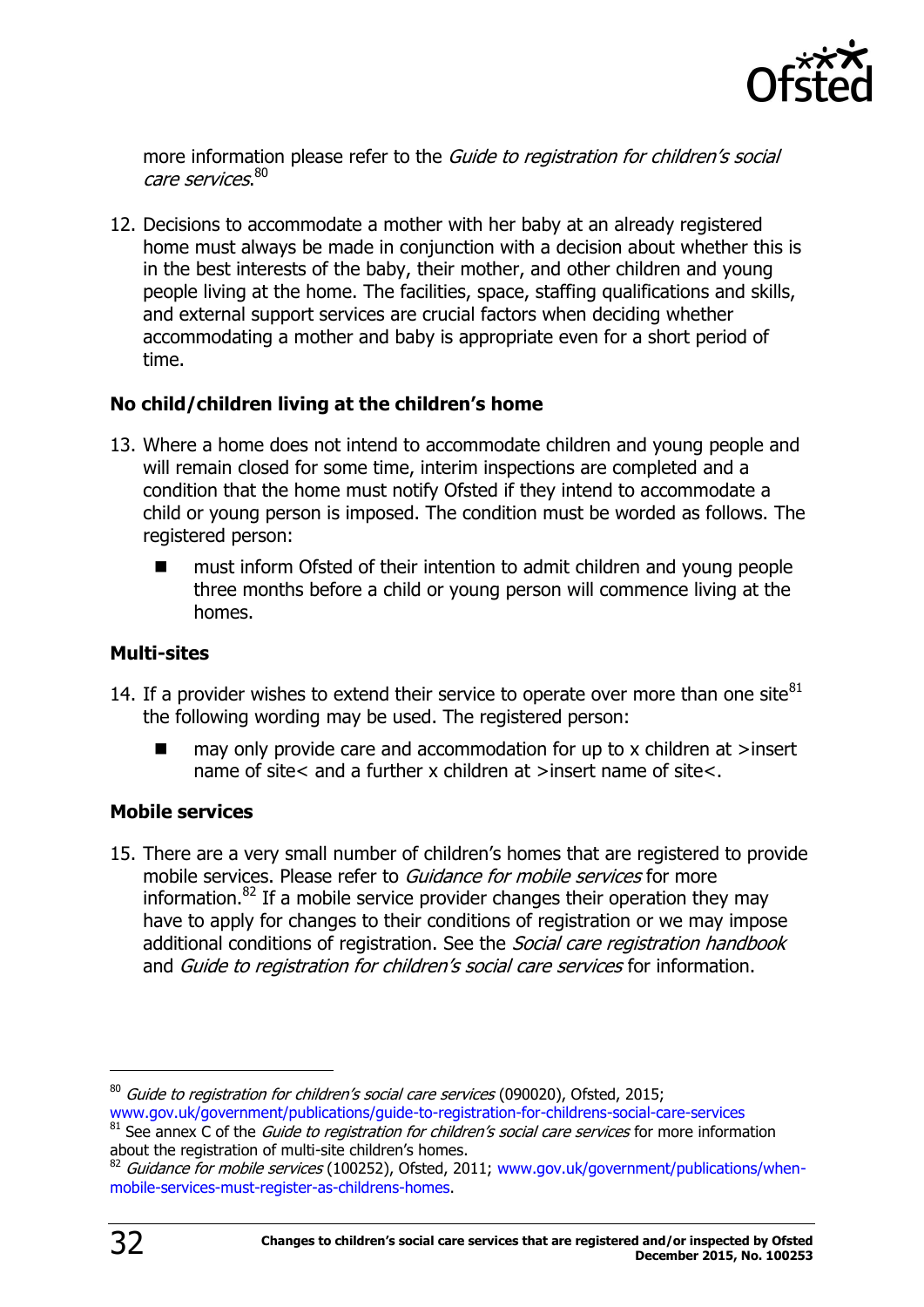

### **Adoption support agencies**

16. If a provider wishes to change any of their conditions of registration to allow them to extend the range of adoption support that they provide they will need to request a variation to their conditions of registration before commencing this work. For information about which conditions of registration we apply please refer to the *Guide to registration for children's social care services.*<sup>83</sup> However, we may impose conditions following registration if we consider this necessary.

### **Independent fostering agencies**

17. Ofsted does not usually apply conditions of registration to independent fostering agencies. However, we may impose conditions following registration if we consider this necessary.

### **Residential family centres**

18. Ofsted only applies one condition of registration to all residential family centres at registration about the total number of families that the centre may accommodate. However, we may impose conditions following registration if we consider this necessary.

### **Residential holiday schemes for disabled children**

19. Ofsted applies two conditions at registration to all holiday schemes. These conditions require a provider to notify Ofsted about the addresses where they will operate and the dates which the scheme will be operating. We may impose conditions following registration if we consider this necessary.

### **Voluntary adoption agencies**

 $\overline{a}$ 

20. Ofsted only usually applies conditions of registration in relation to categories of registration for voluntary adoption agencies. These define the work of a particular agency. If a provider wishes to change any of their conditions of registration to allow them to extend the range of adoption services that they provide they will need to request a variation to their conditions of registration before commencing this work. For information about which conditions of registration we apply please refer to the *Guide to registration for children's social* care services. 84

<sup>&</sup>lt;sup>83</sup> Guide to registration for children's social care services (090020), Ofsted, 2015; [www.gov.uk/government/publications/guide-to-registration-for-childrens-social-care-services](http://www.gov.uk/government/publications/guide-to-registration-for-childrens-social-care-services) <sup>84</sup> Guide to registration for children's social care services (090020), Ofsted, 2015; [www.gov.uk/government/publications/guide-to-registration-for-childrens-social-care-services](http://www.gov.uk/government/publications/guide-to-registration-for-childrens-social-care-services)

**Changes to children's social care services that are registered and/or inspected by Ofsted December 2015, No. 100253** 33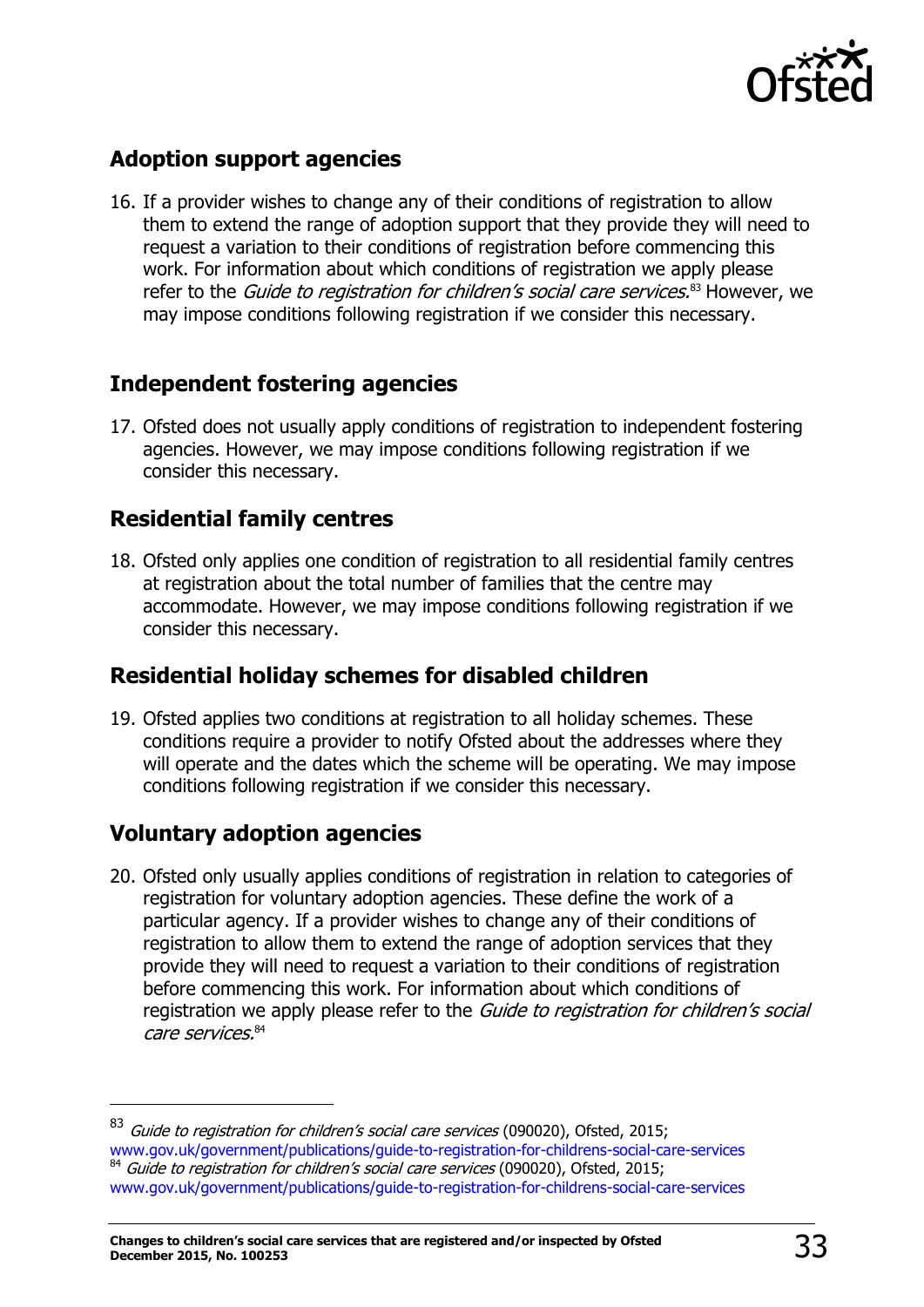

# <span id="page-33-0"></span>**Annex C: Interim management arrangements**

- 1. The Care Standards Act 2000 requires any person who carries on or manages an establishment or agencyto be registered with Ofsted. Having a registered manager working in 'full-time, day-to-day charge' is in children and young people's best interests because it best protects and promotes their safety and welfare. Further, it is a criminal offence to operate or manage a children's home without registration with Ofsted.<sup>85</sup>
- 2. A person who is to be in charge of an establishment or agency for an interim period without registration is known in this guidance as the interim manager. A registered provider must have plans in place which outline what they will do if:
	- they know that a registered manager will cease managing an establishment or agency
	- they know in advance that a registered manager will be absent for more than 28 days
	- an emergency situation arises which results in a registered manager ceasing to manage or being absent for more than 28 days from an establishment or agency.
- 3. Ofsted expects providers to only have interim management arrangements in place if a registered manager:
	- unexpectedly ceases to manage an establishment or agency
	- $\blacksquare$  is absent unexpectedly for more than 28 days.

In these situations, Ofsted expects providers to ensure that any interim management arrangements fully protect and promote children and young people's safety and welfare.

4. Regulations require a provider to notify Ofsted that a registered manager will be, or has been, absent for more than 28 days.<sup>86</sup> They must do this at least one month before a known absence of the manager. They must notify Ofsted within one week of a registered manager being absent for 28 days or more where the absence arises as a result of an emergency.

<sup>&</sup>lt;sup>85</sup> Section 11 of the Care Standards Act 2000.

<sup>86</sup> The Children's Homes (England) Regulations 2015, Regulation 48; www.legislation.gov.uk/uksi/2015/541/regulation/48/made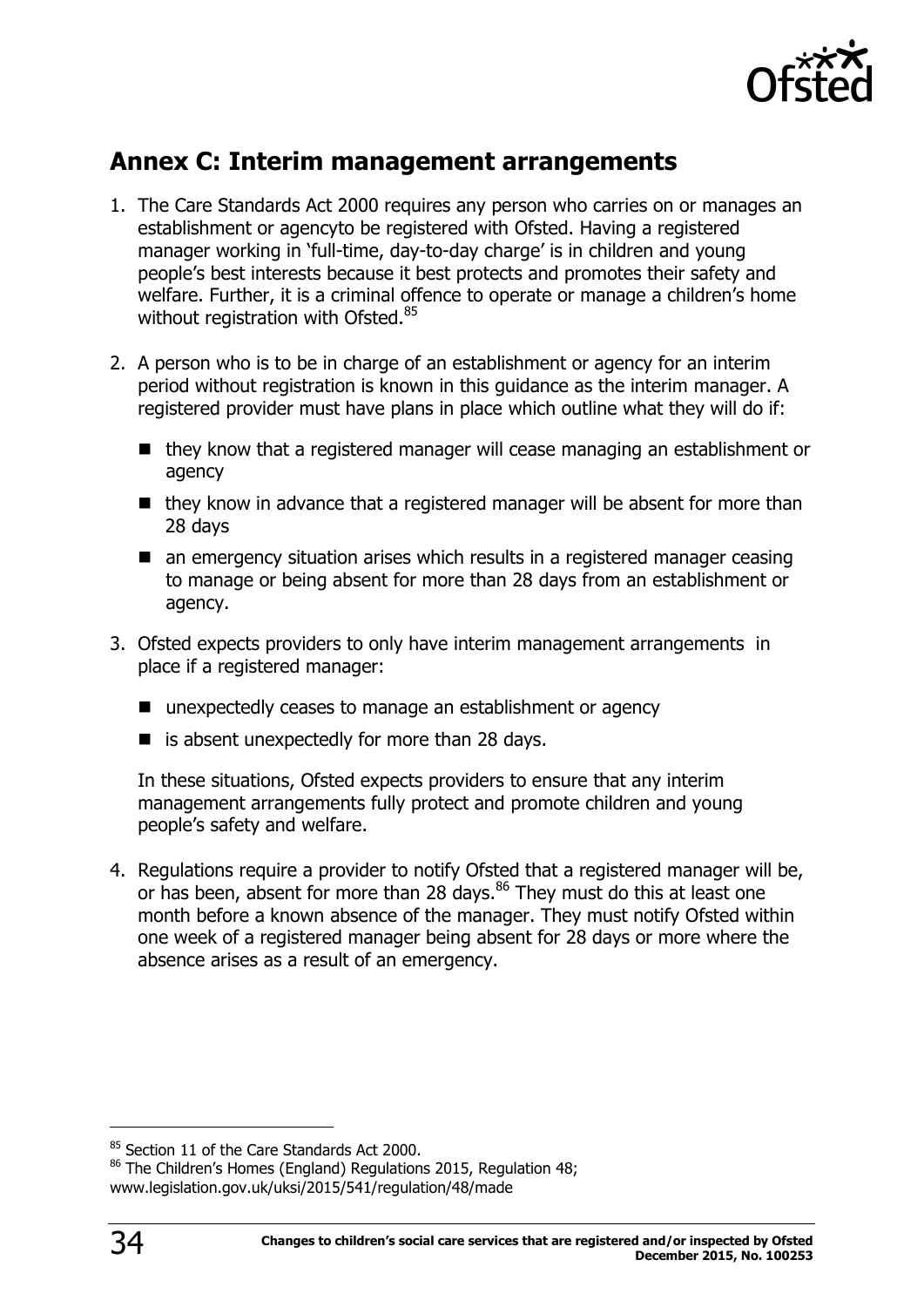

Ofsted expects a provider to:

- have plans to deal with an unexpected absence of the registered manager or the registered manager ceases managing the establishment or agency unexpectedly. For example, how will the provider engage a manager who can meet children and young peoples' needs safely? Has the provider plans of succession that ensure deputy managers can step into the registered manager's position in an emergency?
- $\blacksquare$  ensure that any person they employ to act as an interim manager has the relevant qualifications, skills and experience to undertake this position
- put in place strong arrangements which support the interim manager whilst he or she is responsible for the establishment or agency
- $\blacksquare$  regularly review whether the interim management arrangements effectively protect children and young people's safety and welfare
- $\blacksquare$  regularly monitor that the interim manager is effective
- $\blacksquare$  ensure the interim manager fully understands the timescales Ofsted imposes on them to apply for registration. The provider must also ensure that an interim manager is aware that he or she must submit an application to Ofsted at the earliest opportunity if it becomes clear that the registered manager will be absent for longer than the specified timescales in paragraphs 2 onwards.

### **A registered manager gives notice that they will cease to manage an establishment or agency**

- 5. Ofsted expects providers to have appropriate plans in place when it is known that a registered manager will cease to manage an establishment or agency. These plans should ensure that there is a proper transition from one manager to another, including a period of handover for the incoming and outgoing manager. Detail of the arrangements should form part of the notification that providers must make to Ofsted a month before a registered manager ceases to manage the establishment or agency.
- 6. The provider should also ensure that the new manager is aware of his or her responsibility to apply for registration with Ofsted within 28 days of taking up their post. They should also ensure that the new manager understands the consequence of not doing so, this being that he or she risks prosecution for managing an establishment or agency without registration.
- 7. If we have information that providers did not manage a change of registered manager, as indicated in previous paragraphs, inspectors will take this into account when planning and undertaking their inspections. Inspectors will also take this into account if they find out that we have not been notified of a change of manager. Examples of actions we may take include, but are not limited to, bringing the date of the inspection forward and using this information to inform our judgement about the leadership and management of the establishment or agency. If a provider fails to notify us of a change of manager this may also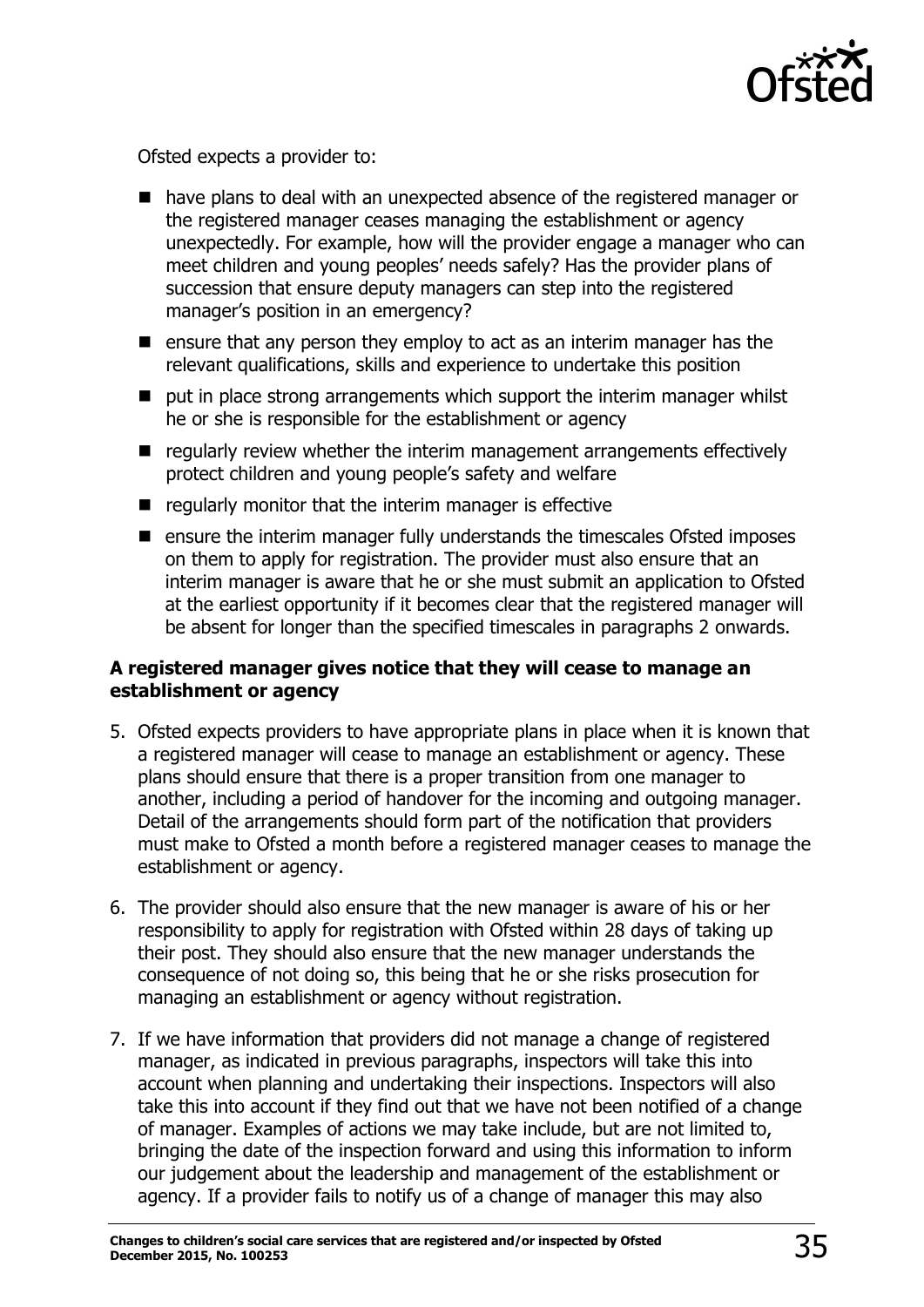

affect our view of their fitness. For more information about what compliance action we can take, refer to the *Social care compliance handbook*.<sup>87</sup>

#### **Known absences of a registered manager**

- 8. Registered managers may have to take a planned absence which lasts for more than 28 days. Examples are, but not limited to, planned medical treatment, maternity leave or sabbatical. In these instances, the provider or registered manager must notify Ofsted in advance of the absence and provide all of the required information. Notification can be made by downloading an SC3 form<sup>88</sup> from [www.gov.uk/ofsted,](http://www.gov.uk/ofsted) or via Ofsted Online.<sup>89</sup>
- 9. Ofsted expects providers to have an interim manager working at the establishment or agency by the time the registered manager is absent. The provider and registered manager should also arrange a handover between the interim manager and registered manager which helps to prepare the interim manager for their role wherever possible. In these circumstances a manager must follow the guidance on registration; paragraphs 11 to 14 of this annex.

#### **A registered manager unexpectedly ceases to manage or is absent from a children's home**

10.There are circumstances where a registered manager leaves suddenly, is unable to give notice of their decision to cease managing an establishment or agency or is suddenly absent for more than 28 days. Some examples are, but not limited to: unexpected illness; illness of a dependent; or suspension. Regulations allow providers to appoint an interim manager.<sup>90</sup> In these circumstances a manager must follow the guidance below on registration.

### **Registration of an interim manager**

11.An interim manager must apply for registration within a maximum of 28 days if a decision is taken that this person is appointed to be the registered manager of an establishment or agency. If the interim manager is expected to be in day-to-day charge for more than 90 days they must also register with Ofsted. Interim management arrangements should be in place for the shortest time possible. We will continue to assess whether the arrangements are effective based on the information we hold, including notifications, monthly monitoring reports and quality assurance assessments. If we are concerned about an interim manager's

 $87$  Social care compliance handbook (2014); [www.gov.uk/government/publications/social-care](http://www.gov.uk/government/publications/social-care-compliance-handbook-from-september-2014)[compliance-handbook-from-september-2014](http://www.gov.uk/government/publications/social-care-compliance-handbook-from-september-2014)

<sup>88</sup> SC3 Changes to individuals and premises (20110008), Ofsted, 2015;

[www.gov.uk/government/publications/childrens-social-care-providers-sc3-changes-to-individuals-or](http://www.gov.uk/government/publications/childrens-social-care-providers-sc3-changes-to-individuals-or-premises)[premises](http://www.gov.uk/government/publications/childrens-social-care-providers-sc3-changes-to-individuals-or-premises)

<sup>89</sup> Ofsted Online available at:<https://online.ofsted.gov.uk/OnlineOfsted/default.aspx>

 $90$  The Children's Homes (England) Regulations 2015, Regulation 48;

[www.legislation.gov.uk/uksi/2015/541/contents/made](http://teams/sites/SocialCare/Shared%20Documents/Registration-Compliance-OfficeBase%20changes%20(Jan%202015)/www.legislation.gov.uk/uksi/2015/541/contents/made)